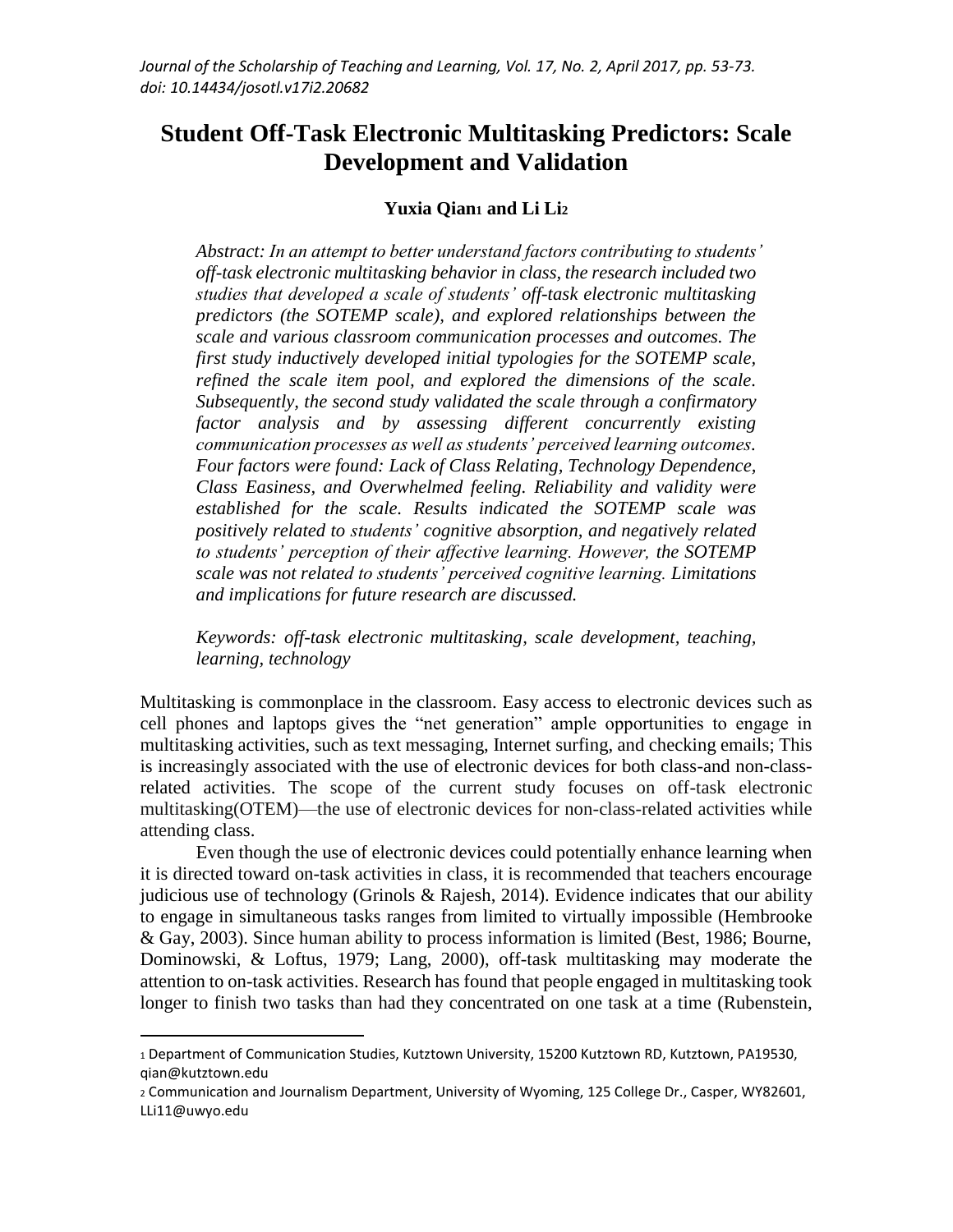Meyers, & Evans, 2001). Off-task electronic multitasking (OTEM) is especially problematic in the classroom as it distracts students' attention from lectures and participation in classroom activities, thereby diminishing students' learning (Young, 2006). Recent experimental research also has discovered that multitasking using a laptop impedes classroom learning both for users and nearby peers (Sana, Weston, & Cepeda, 2013). Therefore, OTEM in the classroom is often viewed as a major type of student misbehavior.

The current research examines factors that contribute to students' OTEM behavior. More specifically, it aims to develop a scale of student off-task electronic multitasking predictors (SOTEMP) through two areas of study. The first study inductively developed initial typologies for the SOTEMP scale, refined the scale item pool, and explored the dimensions of the scale. Subsequently, the second study validated the scale through a confirmatory factor analysis and by assessing different concurrently existing communication processes.

# **Literature Review**

Although research has largely focused on the relationship between electronic multitasking and academic performance, a few studies have explored the predictors of student OTEM. These studies divide the predictors in two general categories: internal forces and external forces. The distinction between internal and external forces reflects the long-term naturenurture debate, which attributes one's behaviors to innate characteristics/needs or to environmental factors. External factors that can predict OTEM are teacher immediacy, student learning motivation, awareness of instructor monitoring, distraction by other students, and social norms. Internal factors include the degree to which OTEM can gratify the individuals' needs, the habit of using information and communication technologies, and technology dependence/internet addiction.

#### *External Forces on OTEM*

One commonly examined external factor is teacher behavior. Wei and Wang (2010) proposed that teacher immediacy might moderate students' texting behaviors in the classroom. Since high teacher immediacy could enhance the effectiveness of teacherstudent interactions and motivate students to engage in on-task learning activities, it might decrease students' off-task behaviors, such as text messaging in class. However, their result showed that teacher immediacy alone does not moderate students' texting behaviors during class. Gerow, Galluch, and Thatcher (2010) investigated another aspect of teacher behavior—student awareness of teacher monitoring. They hypothesized that this would negatively influence student intent to cyber-slack. They argued that teacher monitoring could lead to student compliance because students are aware of their behaviors being observed and the subsequent consequences of non-compliance. However, their results did not support the hypothesis.

Despite the lack of empirical support with regard to teacher immediacy and student awareness of teacher monitoring, teacher behavior in a more positive manner could affect OTEM through an impact on student engagement. Skinner & Belmont (1993) found that teacher behavior which includes the two facets of behavioral and emotional engagement plays a large role in student engagement. Engaged students tend to show "sustained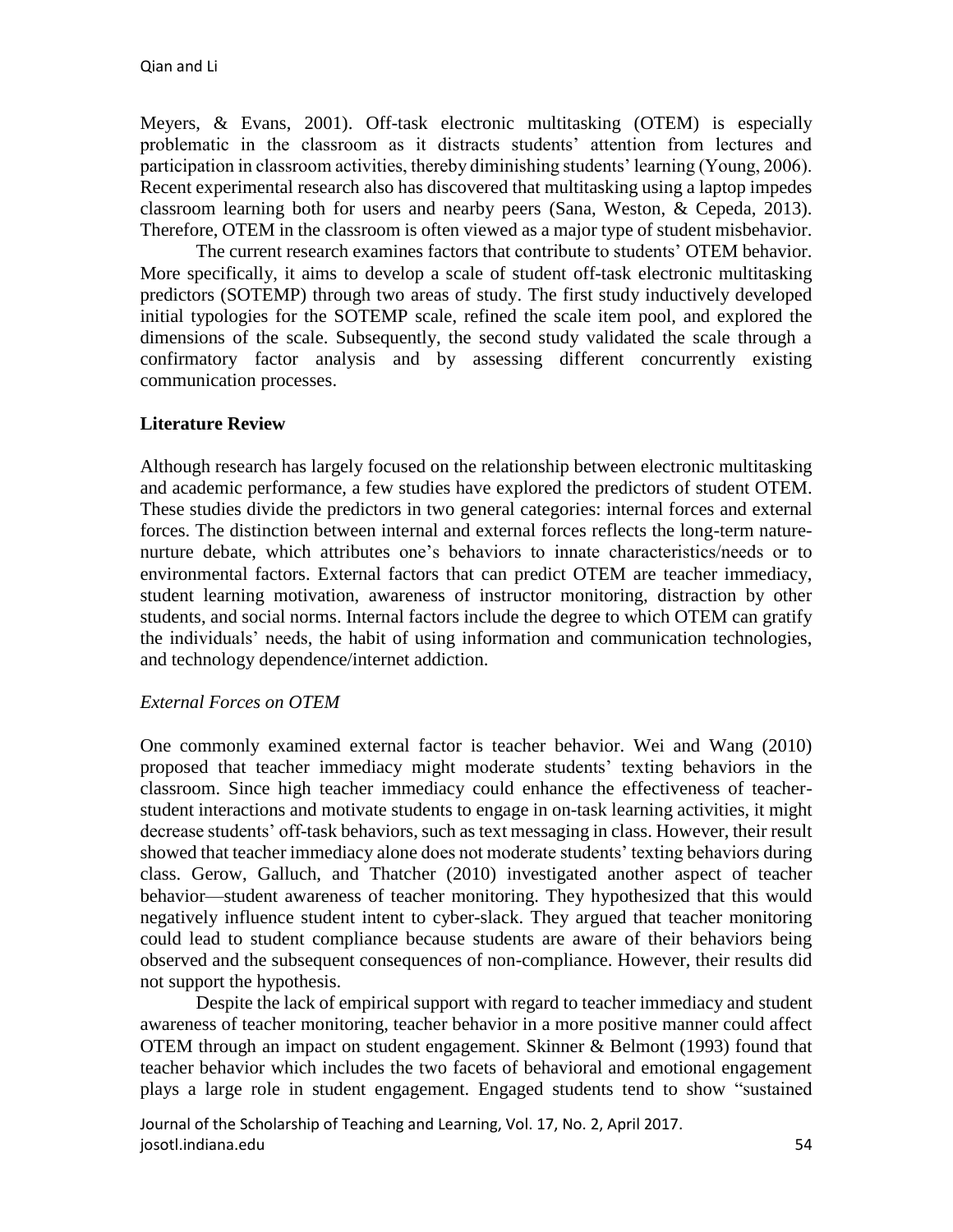behavioral involvement in learning activities accompanied by positive emotional tone" (Skinner & Belmont, 1993, p.572). The lack of engagement, or disaffection, is marked by passivity, withdrawal, and distraction in behavior and boredom, anxiety, and frustration in emotion (Skinner, Furrer, Marchland, & Kindermann, 2008). OTEM is one manifestation of lack of engagement in class. With easy access to electronic devices, a disengaged student is more likely to become distracted and engage in OTEM during class. However, studies are limited in the area of examining the effect of student engagement on OTEM, as well. Lee, Lin, and Robertson (2012) suggested that multitasking interferes with student engagement in their knowledge acquisition since "extraneous cognitive load…burdens the working memory" (p. 102). Hassoun (2015) observed that students, who sat at the front of the class and used electronic devices less, did better in class. Wei and Wang (2010) studied a related concept—student learning motivation and its relationship with texting behaviors in class. The results did not show a significant relationship between the two variables.

Another recurring theme in the literature is the role of social influence on electronic multitasking. For example, based on Lewin's Field Theory (1939), Gerow and colleagues (2010) found that social norms positively influence students' intent to cyber-slack—the intent to use the Internet for non course-related activities. When peers and friends think cyber-slacking is acceptable, individuals are more likely to report the intent to cyberslacking. The study also found two other external predictors—distraction by other students and awareness of instructor monitoring. Distraction by other students occurs when a student sees other students cyber-slacking and gets distracted, which comprises the observational aspect of social influence. Therefore, students are not only influenced by what other students think but also by what other students actually do.

Consistent with the findings of the above study, another study by Stephen and Davis (2009) confirms the role of social influence on electronic multitasking. Based on social influence model (Fulk, Schmitz, & Steinfield, 1990), Stephen and Davis examined the predictors of electronic multitasking in organizational meetings. The result indicated that organizational norms for engaging in electronic multitasking offer a unique and significant contribution to electronic multitasking in organizational meetings above and beyond individual-level predictors. They mentioned that observation of others' behaviors and perceptions of others' thoughts concerning electronic multitasking will predict individuals' own multitasking in organizational meetings.

Stephen and Davis (2009) also considered another situational factor communication overload and its effect on electronic multitasking in organizational meetings. They maintained that people who believe they are overloaded might engage in electronic multitasking to compensate for the effect of being overloaded. The results did not show a significant relationship between communication overload and electronic multitasking.

# *Internal Forces on OTEM*

In comparison with external factors, most research suggests that internal factors influence electronic multitasking to a greater extent (Gerow, et al., 2010; Wei & Wang, 2010). A few studies adopt the Uses and Gratifications Theory (UG Theory) to examine the internal motives/needs for electronic multitasking (Jeong & Fishbein, 2007; Wei & Wang, 2010). The UG Theory holds that social and psychological needs and motives drive audiences to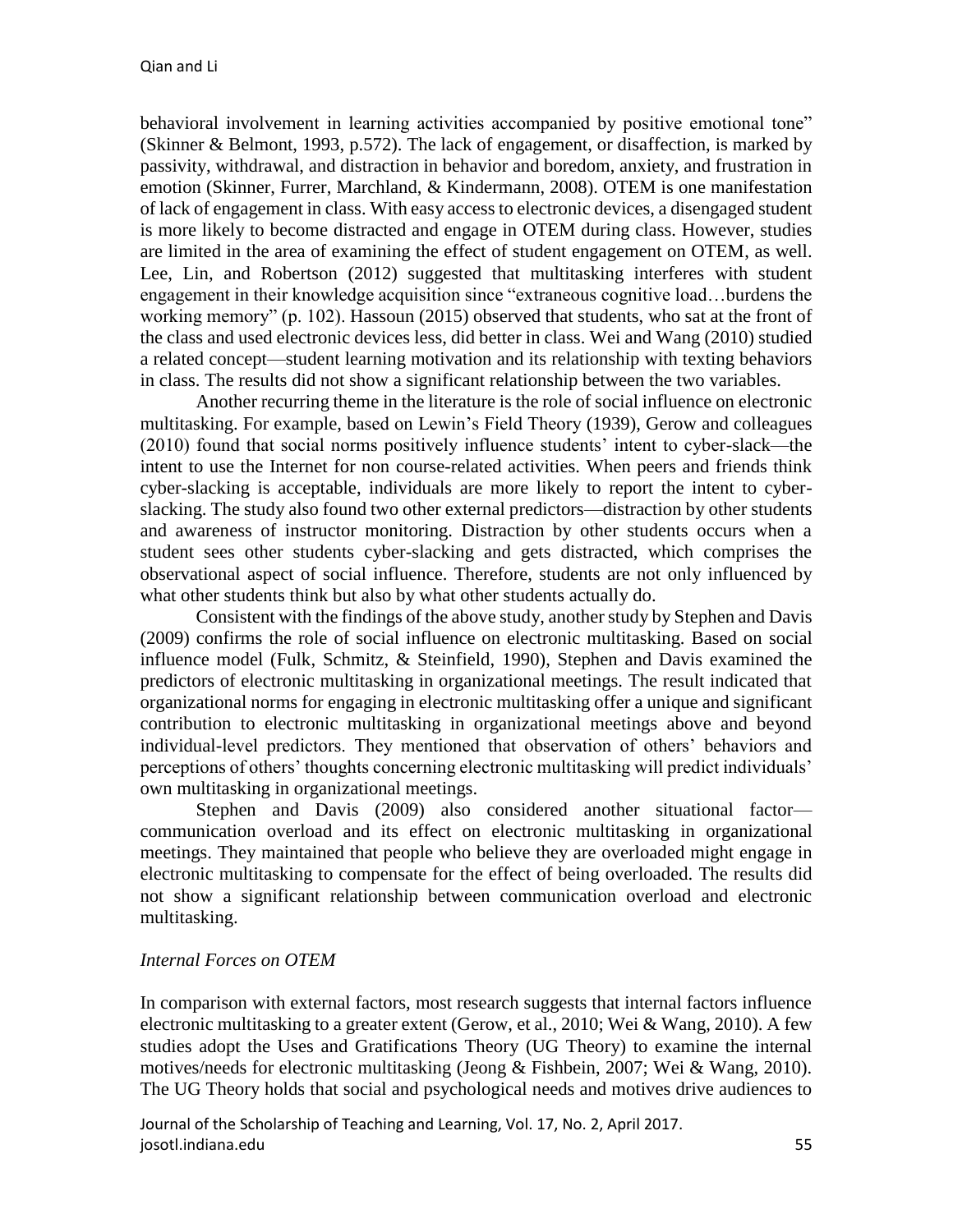make use of different media to derive gratification (Jamal & Melkote, 2008; Rubin, 1994, cited in Zhu & He, 2002). For example, with a UG perspective, individuals use media to satisfy their needs and the most common gratifications they obtained from watching TV programs are to escape, to be entertained, to relieve boredom, to reduce loneliness, and to learn (Abrams & Giles, 2007). Based on UG theory, research supported that internal gratifications of text-messaging are positively related to the frequency of text-messaging in class (Wei & Wang, 2010). Five constructs of internal gratifications were measured in the study: affection, escape, inclusion, pleasure, and relaxation.

Similarly, Gerow, et al. (2010) identified five aspects of cognitive absorption as the internal factors of cyber-slacking. Cognitive absorption was defined in the study as a state of deep involvement with a particular task. The concept of cognitive absorption (Agarwal & Karahanna, 2000) is composed of five dimensions: temporal dissociation (the loss of sense of time while a person is engaged in a particular activity); focused immersion (the experience of total engagement while other demands are ignored); heightened enjoyment (the pleasure from an activity); control (the perception of being in charge); and, curiosity (the extent the experience arouses an individual's curiosity). The five dimensions tap into the internal needs, which an activity/medium can meet. When individuals are cognitively absorbed with modern technologies, they tend to lose track of time and thereby reduce their on-task learning activities. The results showed that the overall construct of cognitive absorption positively influences intent to cyber-slack with only one non-significant dimension—control. Another internal motive/need that predicts multitasking with media in general is sensation-seeking—the need for varied, novel, and complex sensations and experiences (Jeong & Fishbein, 2007).

Besides internal gratifications, habit or previous experience with electronic devices use was also identified as a significant internal predictor of electronic multitasking. Wei and Wang (2010) use the automaticity theory to argue that frequent use of text-messaging might become a habit over time, which may be defined as "automatic behaviors triggered by minimum consciousness" (p. 482). Students' daily texting usage significantly predicts text-messaging in class. For example, Olmstead and Terry (2014) found that one's frequency of texting in other contexts such as while driving or studying predicts texting in class. Based on social influence model, Stephen and Davis (2009) found that people's previous experience with technology will positively affect their electronic multitasking during organizational meetings.

The habit of technology use could even go to the extent of addiction. Researchers use such terms as "technology dependence" and "compulsive internet use/internet addiction" to describe such a condition (Byun, et al., 2009; Chang, 2012). Chang (2012) posited that modern information and communication technologies (ICTs) have evolved from once single-purpose oriented to general-purpose oriented, allowing users to perform a variety of tasks simultaneously. The nature of modern ICTs further fosters students' multitasking behaviors. Studies have shown that heavy users of ICTs are more likely to engage in multitasking behaviors (Garrett & Daziger, 2008). Experimental research even revealed that most college students are not only unwilling but also unable to live without the Internet connection with the external world, thus becoming "technology dependent" (Moeller, et. al., 2010). Chang (2012) proposed that there is a positive relationship between technology dependence and student multitasking behaviors, yet this proposition has not been tested in empirical studies.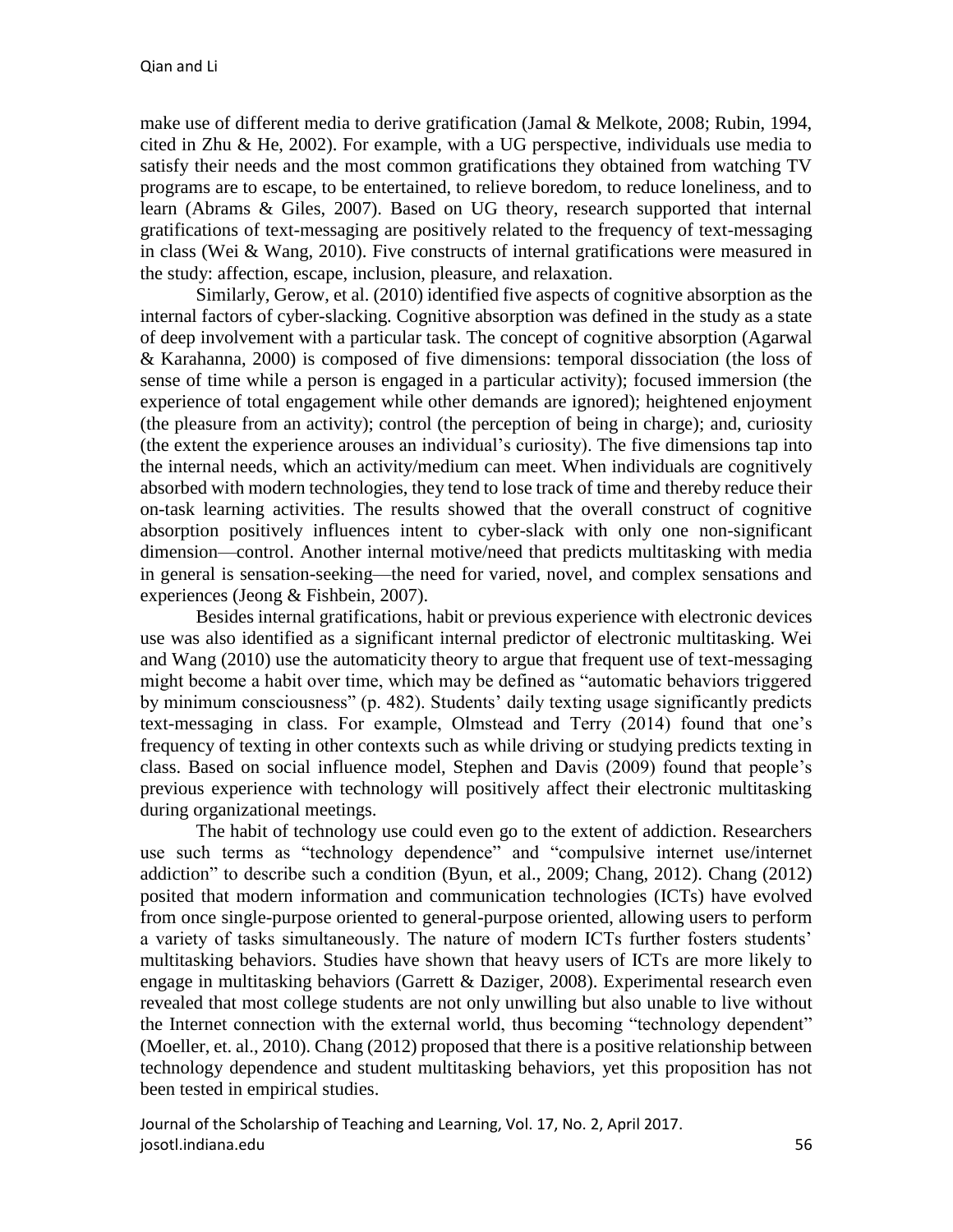Although the topic of electronic multitasking has begun to gain research attention, there are few studies on the causes of electronic multitasking. For example, Wei and Wang (2010) pointed out one of their study limitations of not assessing whether or not students' self-control and self-efficacy have any influence on texting behaviors in class. Self-efficacy is defined as individuals' belief in their ability to perform a specific task in a given situation or context (Bandura, 1986). Previous research suggested that self-efficacy and sense of personal control could contribute to the further use of mobile text messaging (Mahatanankoon & O'Sullivan, 2008). In the case of electronic multitasking, it can be reasoned that individuals are more likely to multitask if they believe they have the ability to perform a variety of tasks simultaneously without much difficulty.

Another limitation of the few existing studies on causes of electronic multitasking is that they used the theory-driven hypotheses testing approach. Each study includes only a few predictor variables from its own particular theoretical lens, and thereby giving an incomplete picture. No known studies have investigated the causes of electronic multitasking by inductively collecting empirical data from the participants themselves and testing them among the participants. This study intends to fill the literature gap by developing a scale to predict electronic multitasking in the classroom.

# **Study 1**

## *Method of Stage 1*

*Participants.* A total of 116 students (50.9% females; 49.1% males) from two U.S. universities took part in the study. The mean age of the participants was  $21.51$  years (*SD* = 5.86). Participants reported predominantly as Caucasians (80.2%) with African American as the second largest racial and ethnic group (9.5%).

*Design and Procedure.* After the approval of Institutional Review Board, we emailed our colleagues in two universities in the U.S. to recruit their students to complete paper-based questionnaires. All students earned a small amount of extra credit for their participation. On each questionnaire, we defined classroom electronic multitasking as students' use of electronic devices such as cell-phones, laptops, I-pads, etc. to conduct activities that are not related to the course being taught at the time. We also listed some behaviors such as checking email, browsing Facebook, and text messaging. We then asked participants to think about factors/situations that might lead them to be engaged in electronic multitasking behavior in class. We asked each participant to record up to five factors or situations. At the end of each questionnaire, we asked participants for related demographic information.

*Generation of initial scale items.* Altogether, 484 messages describing the factors for engaging in electronic multitasking were generated from the participants. Using the constant comparative method (Glaser & Strauss, 1967), two researchers met several times to discuss each message and were able to identify 53 student multitasking predictors. The process of refining the categories was iterative to establish validity. Face validity was established by using the participants' actual wording examples to phrase the predictors. Meanwhile, since all the predictors were created and grounded from the participants'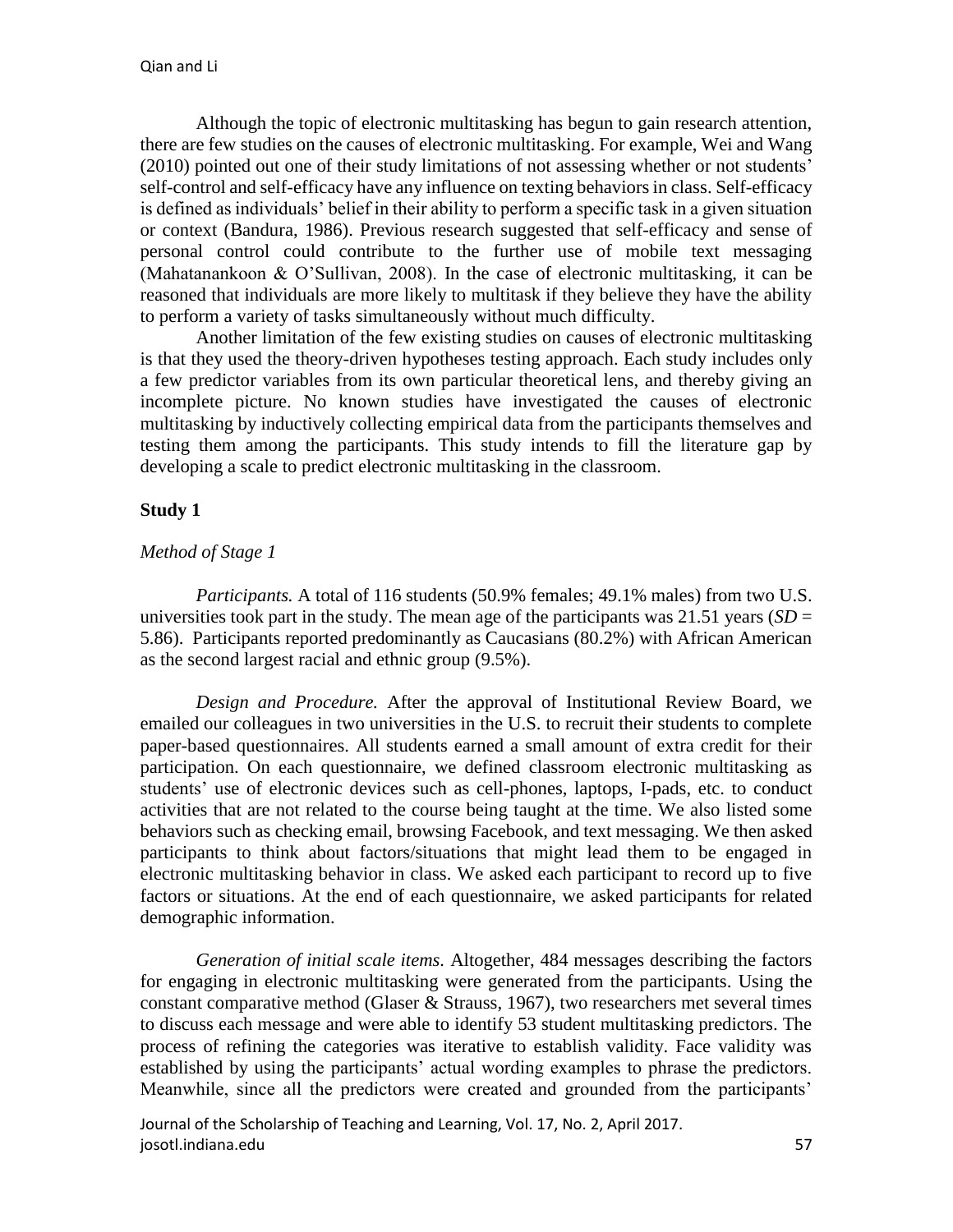messages, the predictor pool achieved internal validity as well.

#### *Method of Stage 2*

*Participants.* Another groups of 199 students (males: 38.2%; females: 60.3%; 1.5% unreported) at two U.S. universities participated in the study. The average age of the participants was 20.53 years old  $(SD = 3.60)$ . The vast majority of the participants were Caucasian  $(n = 169, 84.9\%)$ , with no other ethnic group accounting for more than 7% of the total.

*Design and Procedure.* An online survey including 53 student multitasking predictors was created to ask the participants to indicate the likelihood of each of the initial predictors to contribute to students' multitasking behavior in class. Specifically, we asked the participants to check the level of likelihood of each predictor on a scale of  $5(1 = \text{very}$ unlikely, and  $5 = \text{very likely}$ .

The data were screened for missing values and outliers. Missing values (1.08%) were imputed by the "multiple imputations" procedure in the LISREL 8.80 analysis program. Furthermore, Mahalanobis Distance is a standard procedure to detect multivariate outliers, which are unusual or extreme values and often distort a statistical result. To calculate Mahalanobis Distance for each case, the case ID was put as the independent variable with the predictors as the dependent variables. "Mahalanobis Distance is evaluated as  $\chi^2$  with degrees of freedom equal to the number of variables" (Tabachnick & Fidell, 2007, p. 99). The predictors scale includes 53 variables and thus all 53 Mahalanobis variables must be examined against 90.573, which was the critical value of chi-square at *p* < .001. Four cases' Mahalanobis Distance values exceeded 90.573, and therefore they were removed from the data file. The final predictors data set contained 195 cases.

*Initial Development of the Instruments (EFA).* Three major methodological issues are typically considered to test the dimensionality of a scale in EFA: a) method of factor extraction, b) the type of factor rotation, and c) the number of factors to be retained.

First, the decision was made between the two most used factor extraction methods in communication research: Principal Component Analysis (PCA) and Principal Axis Factoring (PAF). PCA focuses on the total variation that is shared among all the variables. It is therefore an appropriate procedure to "reduce the measured variables to a smaller set of composite components that capture as much information as possible in the measured variables with as few components as possible" (Park, Dailey, & Lemus, 2002, p. 563). PAF emphasizes the unique variation specific to each variable. It helps locate the latent dimensions of observed variables. Hence, PAF is a preferable factor extraction method for scale construction (McCroskey & Young, 1979; Park, et al., 2002). Therefore, PAF instead of PCA was used in the current project to refine the scales.

Second, a decision had to be made to choose between orthogonal and oblique rotation methods. Oblique rotation procedures (e.g., promax, oblimin, quartimin, etc.) differ from orthogonal procedures (e.g., varimax, equimax, quartimax, etc.) in that oblique analysis assumes the existence of correlations between all variables (McCroskey & Young, 1979). Since it has been suggested that many constructs in communication research are expected to be correlated (Costello & Osborne, 2005; McCroskey & Young, 1979; Park,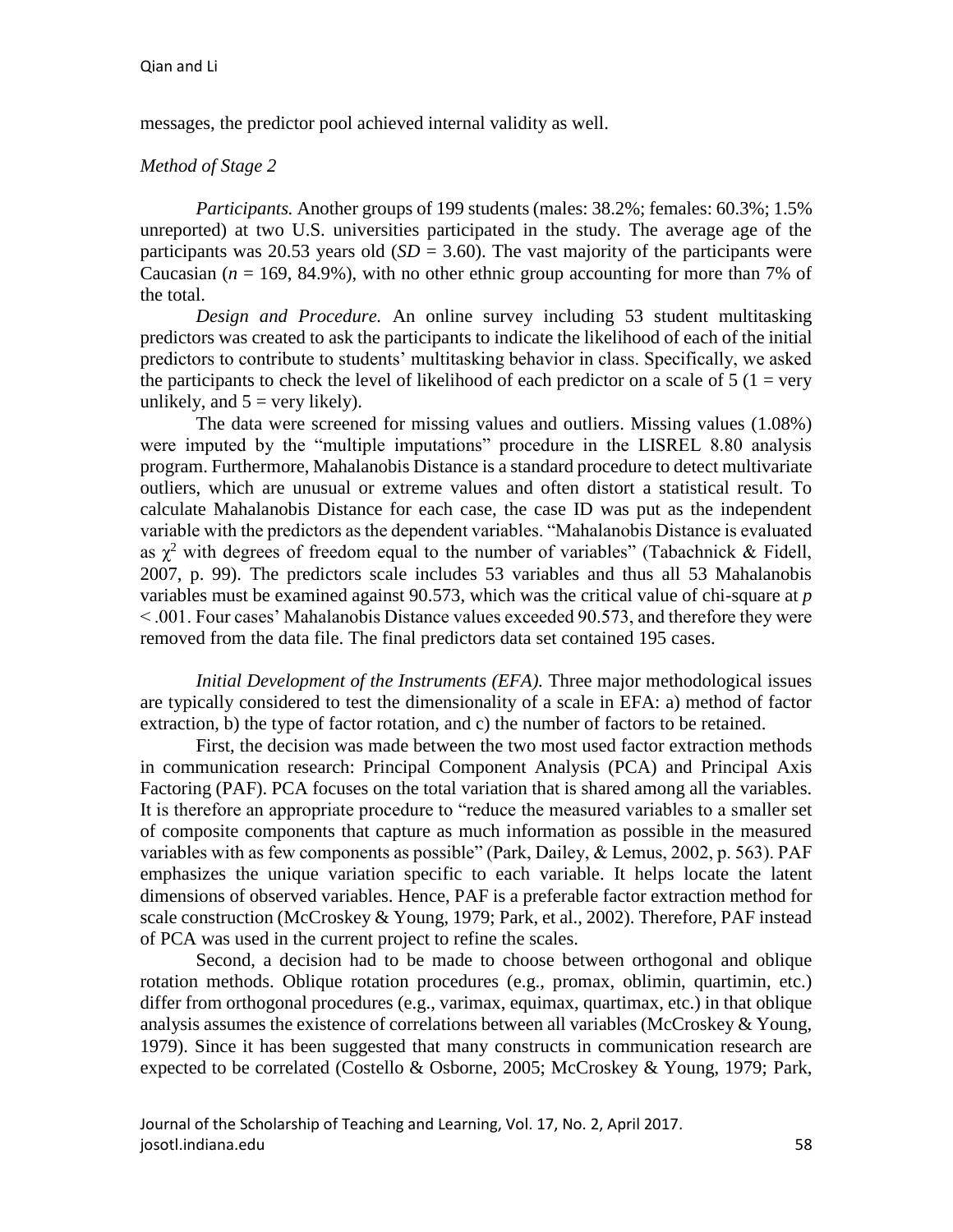et al., 2002), an oblique rotation method was applied to the current study for more accurate results.

Third, five criteria were used to determine how many factors to retain in the Principal Axis Analysis: the eigenvalue test (i.e., eigenvalue  $> 1$ ), the total variability close to 50-70% that can be counted by the factors, the Parallel Analysis, visual inspection of the scree plot, and the interpretability/face validity of rotated factors.

#### *The Student Off-Task Electronic Multitasking Predictor (SOTEMP) Scale*

Since a factor analysis procedure explores the underlying correlational structure for a data set, the communality of a variable should be above .50. Fifteen predictors were eliminated from the current scale due to the failure of not meeting the criterion.

Five criteria were used to determine how many factors to retain in the Principal Axis Analysis: the eigenvalue test (i.e., eigenvalue  $> 1$ ), the total variability close to 50-70% that can be counted by the factors, the Parallel Analysis, visual inspection of the scree plot, and the interpretability/face validity of rotated factors.

An initial Principal Axis Factoring with a Promax rotation procedure (a typical oblique rotation procedure) was applied to the data. The KMO and Bartlett's Test showed that some significant correlations existed between the items in the multitasking predictor typology ( $\chi^2$  = 2149.04,  $df$  = 253,  $p$  < .05). Meanwhile, the Kaiser-Meyer-Olkin test of sampling adequacy (.876) larger than a value of .60 indicated that factor analysis was the appropriate procedure for the data in the scale established preliminarily.

Four factors' eigenvalues were greater than 1.0. According to Kaiser's rule of eigenvalues greater than 1, those four factors should be kept. The four-factor structure explained a variance of 66.12%. A Parallel Analysis was performed by using "the Parallel Analysis Engine to Aid Determining Number of Factors to Retain" (Patil, Singh, Mishra & Donovan, 2008) to use the mean and the  $95<sup>th</sup>$  percentile approaches with 1000 replications with the sample size and number of variables being 195 and 38 respectively. Both the means and 95<sup>th</sup> percentile approach showed that four factors could be kept since only the first four factors' eigenvalues were higher than the random data eigenvalues. Meanwhile, a Scree Plot showed that from the first four factors, there was a comparatively sharper bend.

The above information all suggested a four-factor structure. Fifteen items met the .60/.40-loading criterion advocated by McCroskey and Young (1979). Goodboy (2011) suggested that items with borderline loadings (close to .60) with a secondary loading not exceeding 50% of the primary loading should be retained. Therefore, item 10 met that threshold. The final scale included 16 items, maintaining a sufficient number of items in any particular factor (Table 1).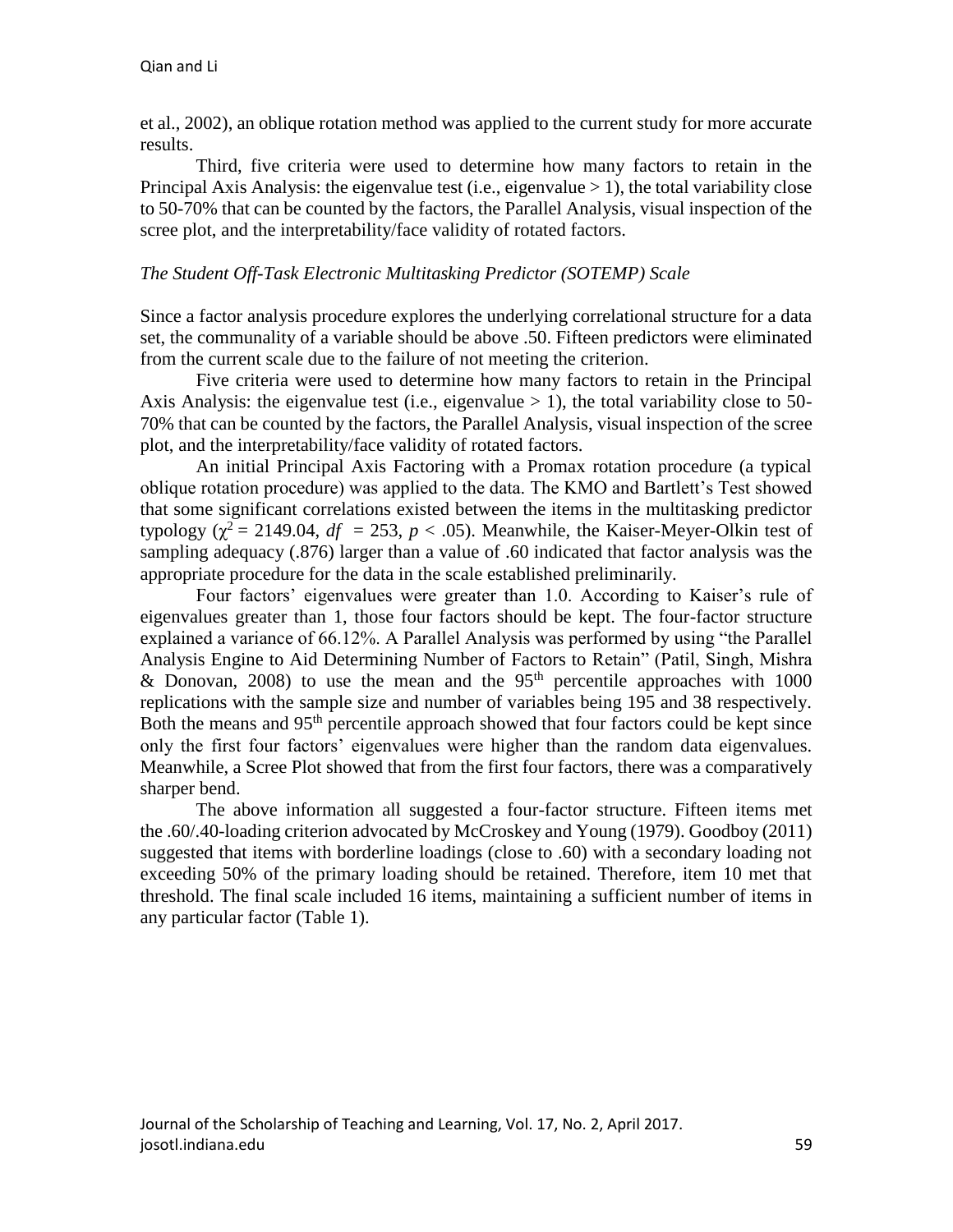Qian and Li

**Table 1***.* **Rotated Factor Structure of the Scale**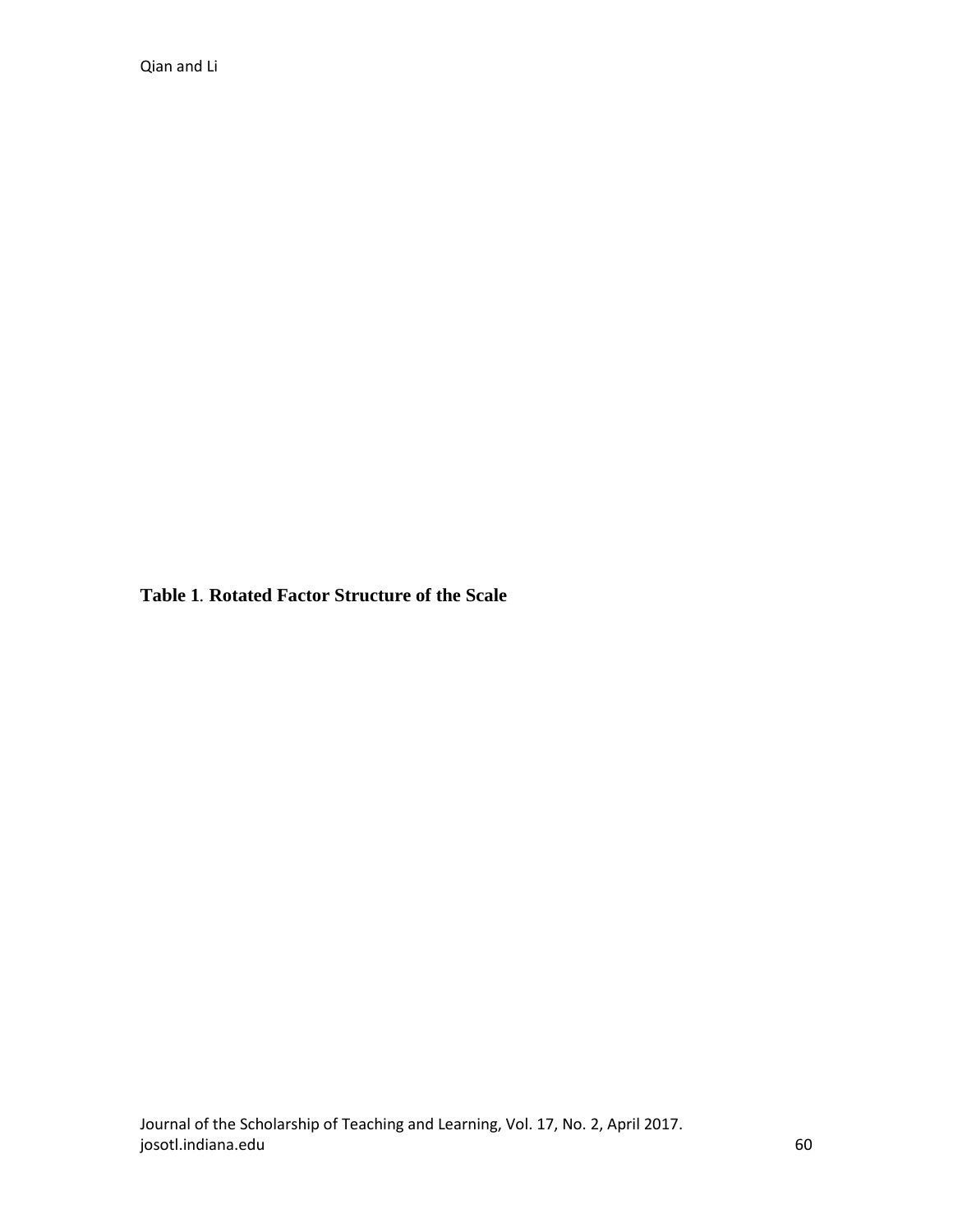|                                                                                             | Factor       |                |                |                |
|---------------------------------------------------------------------------------------------|--------------|----------------|----------------|----------------|
|                                                                                             | $\mathbf{1}$ | $\overline{2}$ | $\overline{3}$ | $\overline{4}$ |
| 1. There is a lack of teacher-student interaction.                                          | .812         | .044           | $-.147$        | $-.073$        |
| 2. The class is large.                                                                      | .781         | $-.121$        | .032           | $-.099$        |
| 3. The teacher does not seem to pay attention to what I am .711<br>doing.                   |              | $-0.017$       | .018           | .084           |
| 4. The teacher has a relaxed policy on using electronic .676<br>devices in class.           |              | .004           | .130           | $-.087$        |
| 5. The class topic is boring.                                                               | .655         | .059           | $-0.013$       | .159           |
| 6. The class content is not going to be on the test                                         | .611         | .000           | $-.045$        | .136           |
| 7. I am addicted to using my laptop, phone, ipad, or other - 092<br>electronic devices.     |              | 1.011          | .005           | $-.137$        |
| 8. I am addicted to some Internet social networks, such as -.012<br>Facebook, twitter, etc. |              | .834           | $-.051$        | $-.039$        |
| 9. I feel restless when I cannot use the internet/cell phone.                               | .058         | .608           | $-.049$        | .193           |
| 10. It's my habit to check the internet or my cell phone 070<br>frequently.                 |              | .495           | .180           | .193           |
| 11. The class material is easy to understand.                                               | .239         | $-.004$        | .756           | $-.187$        |
| 12. I can easily understand the knowledge presented in class. -. 019                        |              | .057           | .752           | $-0.019$       |
| 13. It is easy to understand the teacher.                                                   | $-.231$      | $-.078$        | .696           | .190           |
| 14. I am too tired.                                                                         | $-0.013$     | $-.043$        | .052           | .715           |
| 15. I need a mental break from class.                                                       | .128         | .043           | .015           | .636           |
| 16. There is too much information presented in class.                                       | $-0.049$     | $-.022$        | $-.074$        | .633           |
| Eigenvalue                                                                                  | 5.12         | 2.49           | 1.78           | 1.19           |
| % of Variance                                                                               | 31.99        | 15.54          | 11.15          | 7.45           |
| Alpha                                                                                       | .86          | .85            | .76            | .70            |

*Note.* Principal Axis Factoring with Promax rotation was used.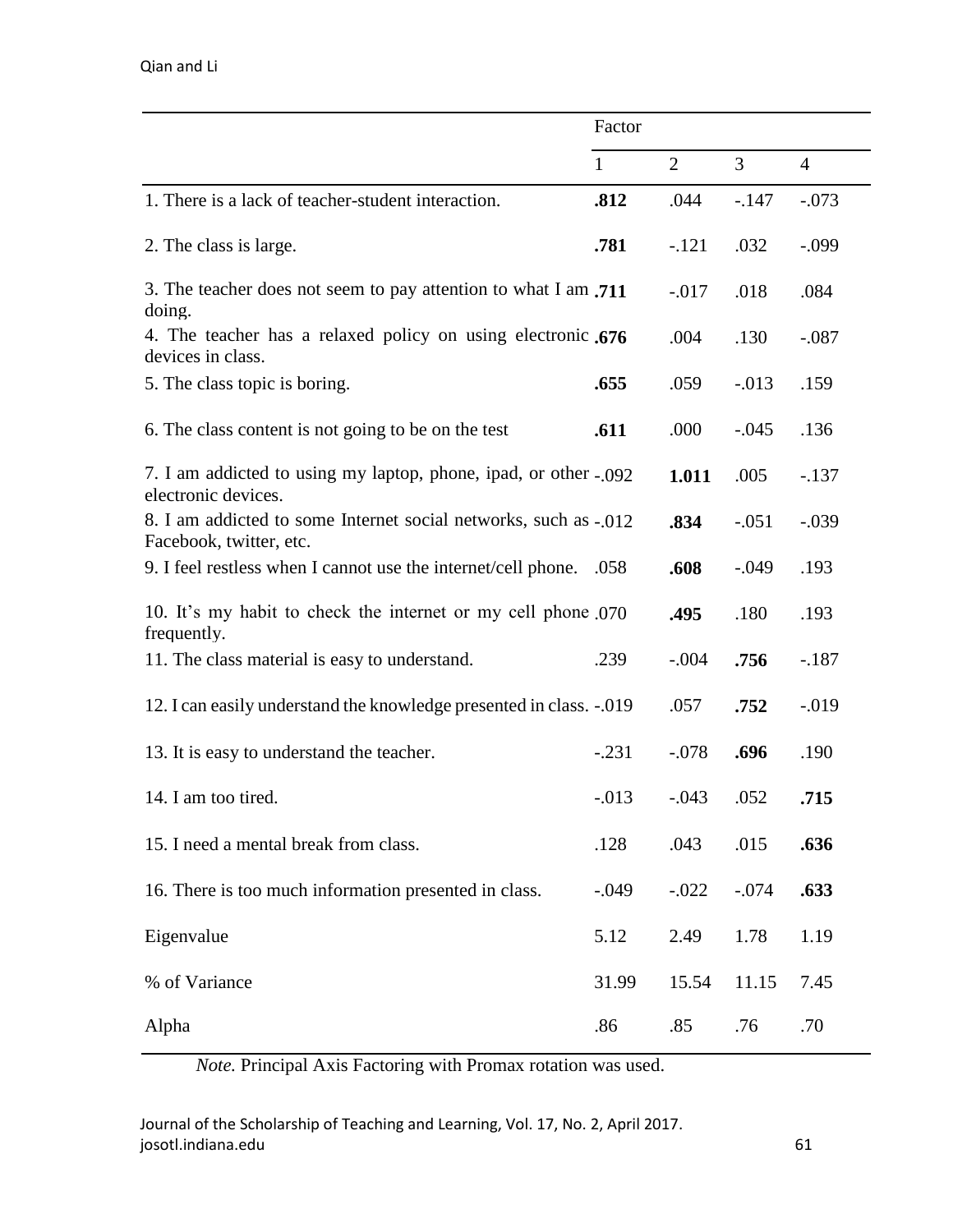The four factors had strong face validity when analyzed in comparison to literature on student in-class electronic multitasking behavior. Factor 1, *lack of class relating* (*M* = 2.91,  $SD = .89$ ,  $r = .86$ ), consisted of six items related to students' inability to see that the class is relating to them, thus there is a lack of behavior control and engagement in class. Factor 2, *technology dependence* ( $M = 2.88$ ,  $SD = 1.04$ ,  $r = .85$ ), included four items describing ways in which students are addicted to technology. Factor 3, *class easiness* (*M*  $= 3.48$ , *SD* = .84, *r* = .76), contained three items related to students' perception of lack of intellectual challenge in class. Factor 4, *overwhelmed feeling* (*M* = 2.96, *SD* = .91, *r* = .70), included three items that indicated students being overwhelmed. The four factors were partially significantly correlated (see Table 2). The scale's overall reliability was .86.

| Factors      | $\mathcal{L}$ |                      |                |
|--------------|---------------|----------------------|----------------|
|              |               | $.309**$ .127 .350** |                |
| 2            |               |                      | $.265**.490**$ |
| 3            |               |                      | $.214**$       |
|              |               |                      |                |
| ** $p < .01$ |               |                      |                |

## **Study 2**

Study 1 provided initial evidence of validity, reliability, and dimensionality of the SEMP scale. To add further evidence of validity, Study 2 reported a confirmatory factor analysis and also assessed relationships between students' perceptions of SEMP, their cognitive absorption with modern technologies, and their affective as well as cognitive learning.

To test the model fit of the scale's four-factor structure, a confirmatory factor analysis procedure was performed with maximum likelihood estimation (ML) using LISREL 8.80 on predictors dataset  $(N = 215)$ . Five popular model fit indices were used: (a) the normal theory weighted least squares chi-square, (b) the root mean square error of approximation (RMSEA), (c) comparative fit index (CFI), (d) the non-normal fit index (NNFI), and (e) the standard root mean square residual (SRMR). Model fit is generally considered acceptable if RMSEA statistics does not exceed .08 (and preferable less than .05), the values of CFI and NNFI are above .90, and SRMR value is less than .08 (Kline 2005; MacCallum, Browne, & Sugawara, 1996). Ideally, the chi-square statistics should be non-significant. However, considering the large sample size involved in the CFA data analysis, the index was seldom non-significant; thus, it was not considered in the current data. To confirm the four-factor structure of the scale, an adequate model fit should be observed.

H1: The four-factor structure observed in the first study will have adequate fit with the data set in Study 2.

Based on UG Theory, previous literature indicates that students' electronic multitasking is heavily influenced by their internal needs gratification. Similar to the internal gratifications, cognitive absorption captures "a broad range of feelings including control, curiosity, heightened enjoyment, focused immersion, and temporal dissociation"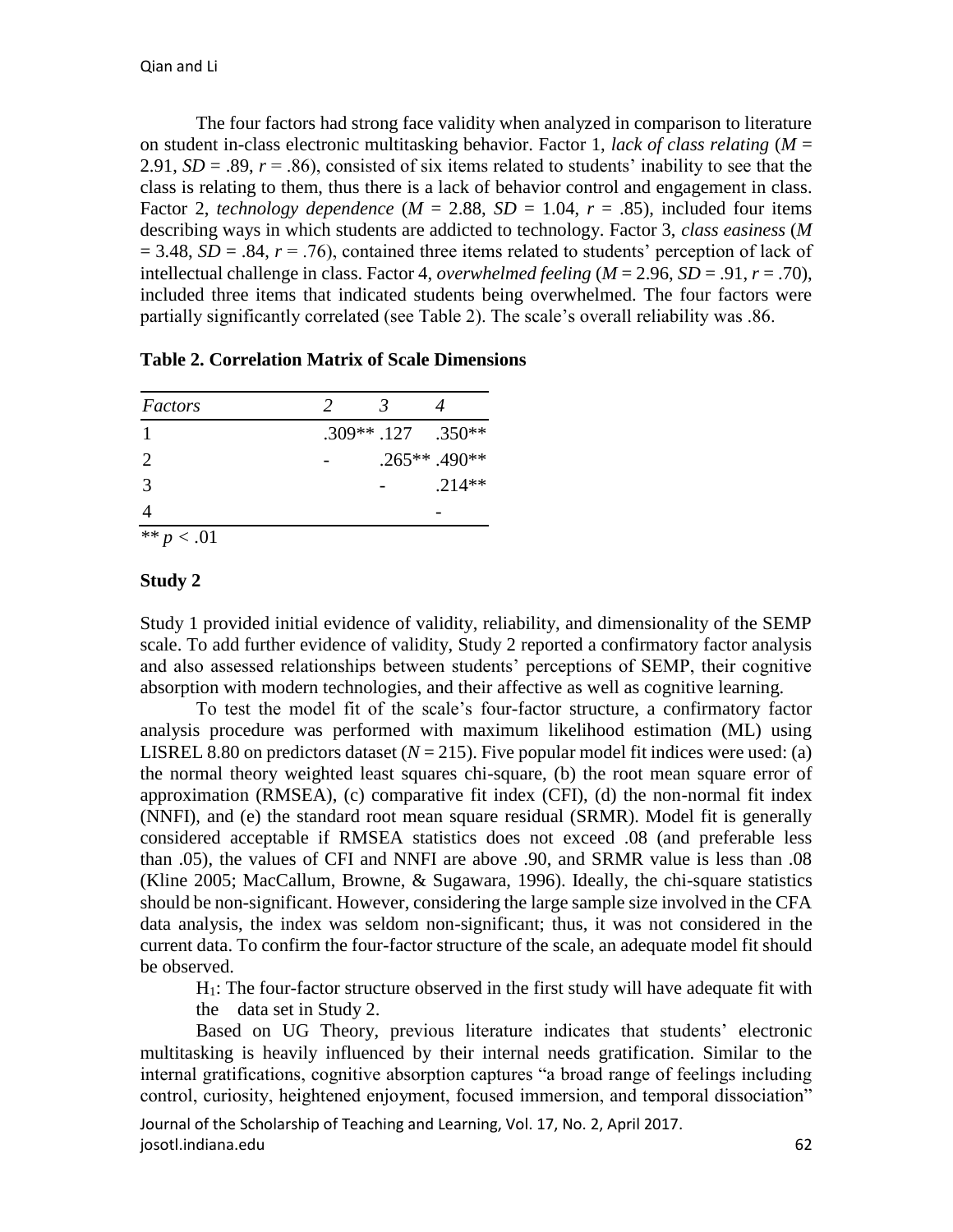(Gerow, et al., 2010, p. 9). The five dimensions of cognitive absorption are correspondent with several aspects of internal gratifications. In addition, cognitive absorption was defined as a state of deep involvement with a particular task. The definition shares a common characteristic with technology dependence: the deep level of involvement and focused immersion in technologies. Since both internal gratifications and technology dependence are internal forces driving electronic multitasking, it is expected that SOTEMP scale is positively related to students' cognitive absorption. Previous research also supported that cognitive absorption with modern technologies could lead to cyber-slacking (distractive internet use in class). Therefore, we proposed our second hypothesis as:

H2: SOTEMP in the classroom are positively related to students' cognitive absorption with their electronic technologies.

As the common practice of instructional communication research, cognitive learning and affective learning were explored in the current study. Cognitive learning was defined as students' knowledge retention and knowledge in terms of learners' abilities and skills, such as comprehension, application, analysis, synthesis and evaluation of course information (Bloom, Englehart, Furst, Hill, & Krathwohl, 1956; Mayer, 1998, 2008). It is widely acknowledged that teachers' primary and ultimate goal is to facilitate their students' cognitive learning (Ellis, 2004; Kearney, Plax, Richmond, & McCroskey, 1985). Different from the knowledge emphasis of the cognitive learning, affective learning emphasizes students' "interests, attitudes, appreciations, values" (Krathwohl, Bloom, & Masia, 1964, p.7). Accordingly, scholars suggest that teachers should focus on teaching valuing process, clarifying attitudes, preferences, motivation, values, building relationships between students, materials and teachers, etc. (Shechtman & Leichtentritt, 2004). Affective learning objectives are widely regarded to lead to students' excellence and positive classroom environment. Students who are engaged in OTEM pay less attention to class lectures and activities. As a result, they tend to gain less from the class and have less cognitive learning. In addition, the students' act of engaging in non-class-related activities hinders the relationship building between teachers and students in class, which, in turn, influences the affective learning of students. Research has shown that OTEM negatively affects classroom learning and student performance (Sana, Weston, & Cepeda, 2013). Therefore, we posited the following hypotheses:

H3: SOTEMP in the classroom are negatively related to students' perception of affective learning.

H4: SOTEMP in the classroom are negatively related to students' perception of cognitive learning.

# **Method**

#### *Participants*

A third group of student participants took part in the study. A total of 217 students (68.5% females; 26.9% males; 4.6% unreported) from two U.S. universities participated. The mean age of the participants was 19.64 years  $(SD = 2.27)$ . Participants reported predominantly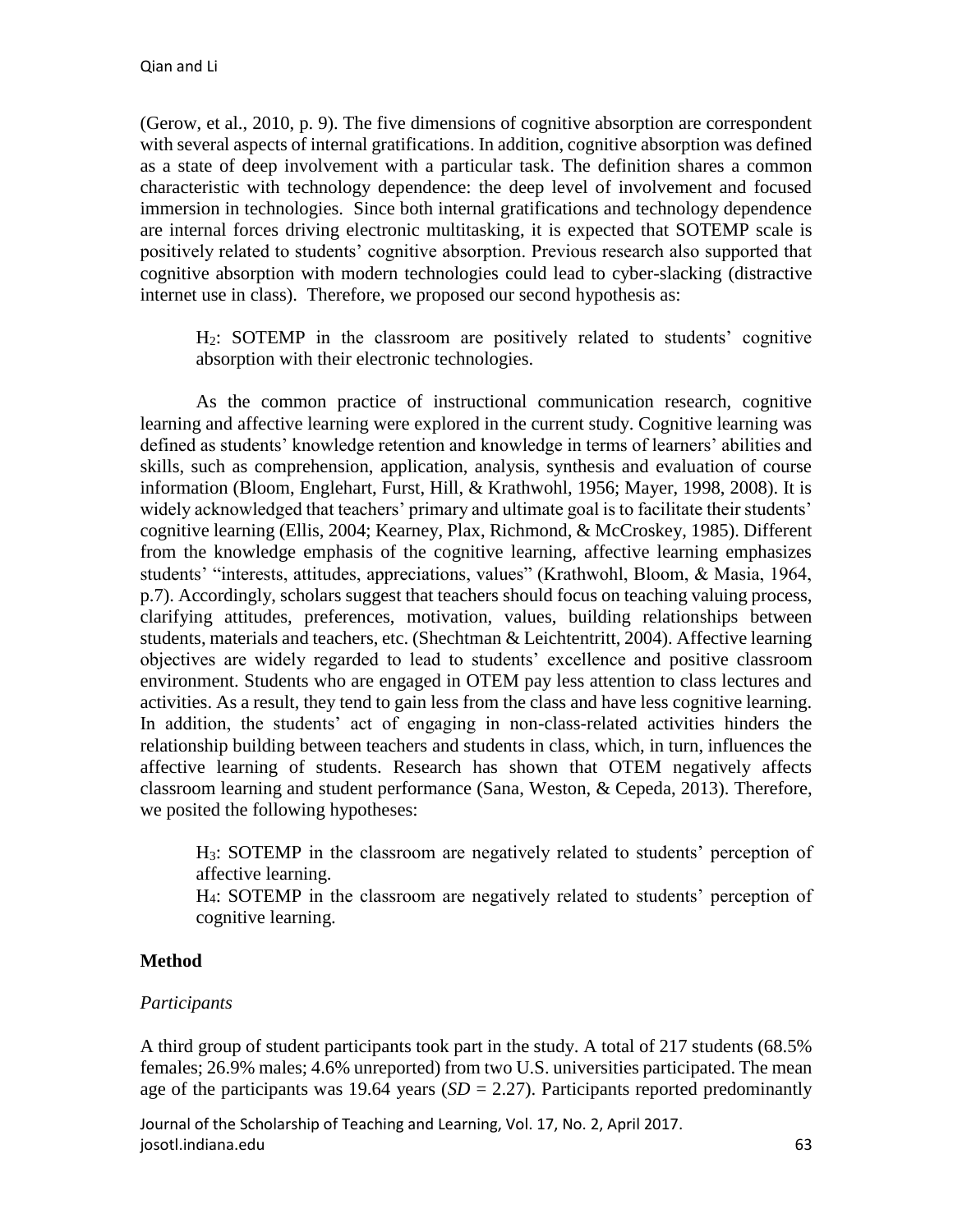as Caucasians (77.8%) with no other ethnic groups reporting be more than 6% of the sample.

## *Design and Procedure*

The data were again screened for missing values and outliers. The missing values (.69%) for the SEMP Scale were computed by the "multiple imputations" procedure in the LISREL 8.80 analysis program. We opted to employ Mahalanobis Distance again to detect multivariate outliers. As the predictors scale includes 16 variables and thus all 16 Mahalanobis variables must be examined against 39.252, which was the critical value of chi-square at  $p < .001$ . Two cases' Mahalanobis Distance values exceeded 39.252, and therefore they were removed from the data file. The final predictors data set contained 215 cases.

## *Instruments*

*Cognitive Absorption Scale.* Cognitive Absorption Scale (Agarwal & Karahanna, 2000) consists of five dimensions: temporal dissociation, focused immersion, heightened enjoyment, control, and curiosity. The scale includes 10-items with the 5-point Likert response format ranging from strongly disagree to strongly agree. Sample items include, "I have fun interacting with the Internet while I'm in class" and "the class flies by when I'm using the Internet." The Cronbach Alpha for the scale in this study was .89.

*The Revised Cognitive Learning Indicators Scale*. The Revised Cognitive Learning Indicators Scale (RCLIS; Frymier & Houser, 1999) includes seven items assessing learner behaviors or activities associated with learning course content. This scale makes use of a 5-point Likert response format ranging from 0 (never) to 4 (very often). In this study, numerical values of the responses were changed to the format ranging from1 for "never," and 5 for "very often." Sample items include ''I review the course content'' and ''I think about the course content outside the class.'' Previous findings have demonstrated construct validity and satisfactory reliability, with alpha coefficients ranging from .83 to .86 (Frymier & Houser, 1999; Hsu, 2012). In this study, Cronbach's alpha was .84.

*The Affective Learning Scale*. The Affective Learning Scale (ALS; McCroskey, 1994; McCroskey, Richmond, Plax, & Kearney, 1985) includes 24-items measuring students' attitude towards the course, subject matter, and the teacher, as well as the likelihood of students' related behavior. Each of these dimensions is evaluated through four 7-point bipolar adjective subscales (good-bad, worthless-valuable, fair-unfair, and positive-negative). The scale has been repeatedly used and has shown a high reliability of .90 (McCroskey et al., 1985; Plax, Kearney, McCroskey, & Richmond, 1986, Hsu, 2012). In this study, the scale's overall Cronbach's alpha was .97. Specifically, the reliability for the subscales were: affect towards the behaviors recommended in the course ( $\alpha$  = .95), the class' content ( $\alpha$  = .95), the instructor ( $\alpha$  = .97), likelihood of taking future courses in the content area ( $\alpha$  = .97), and likelihood of actually attempting to engage in behaviors recommended in the course ( $\alpha$  = 0.98).

# **Results**

Results of the CFA indicated that the four-factor model fit was acceptable:  $\chi^2(98) = 199$ ,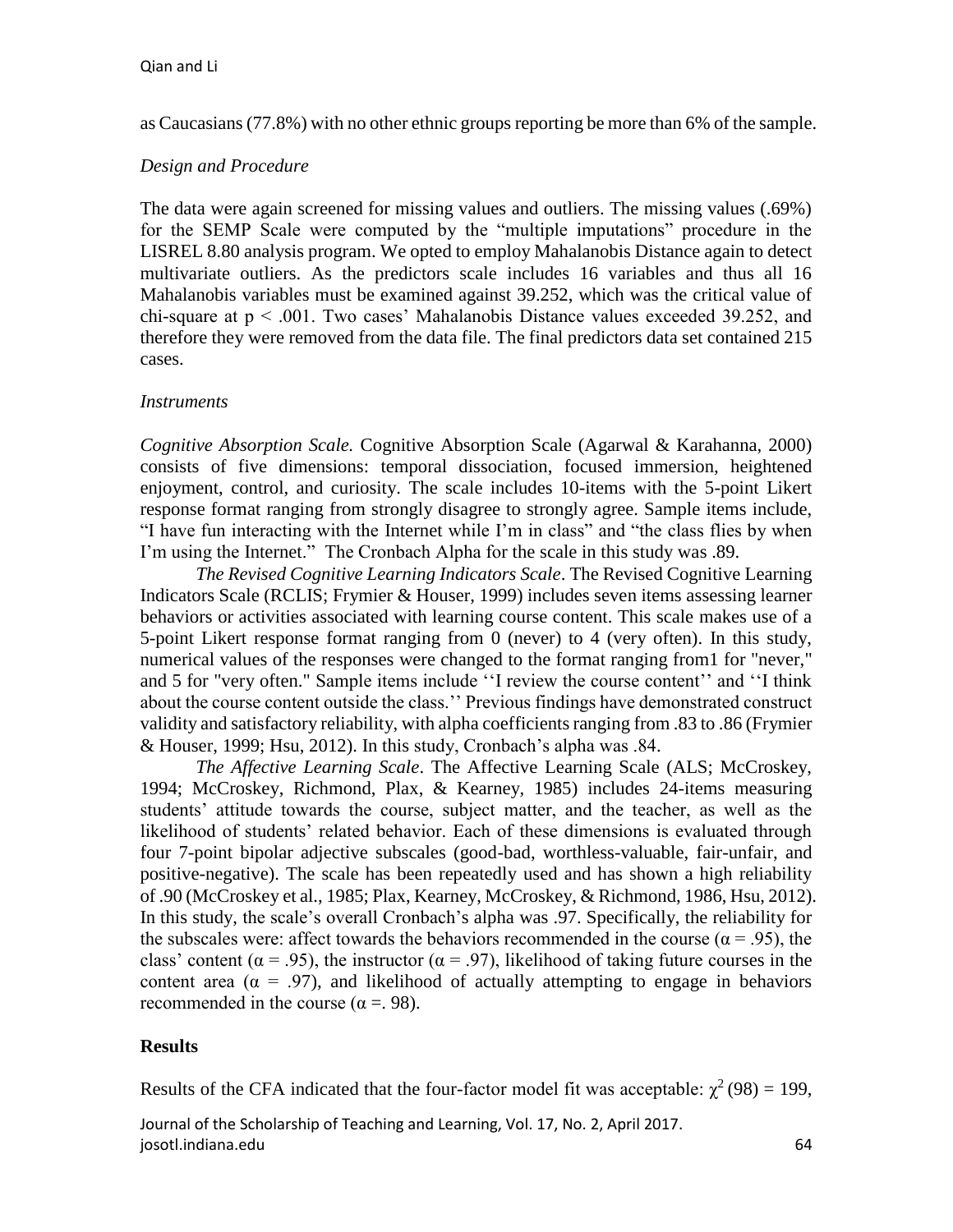*p* < .01; CFI = .95, NNFI = .94, SRMR = .072, RMSEA = .069 [90% CI = .055: .083]. An inspection of the  $\lambda$  loadings and accompanying *z*-scores indicated that all 15 items loaded significantly (factor loadings ranged from .53 to 1.05) on their respective factors (see Table 3).

# **Table 3. Confirmatory Factor Analysis**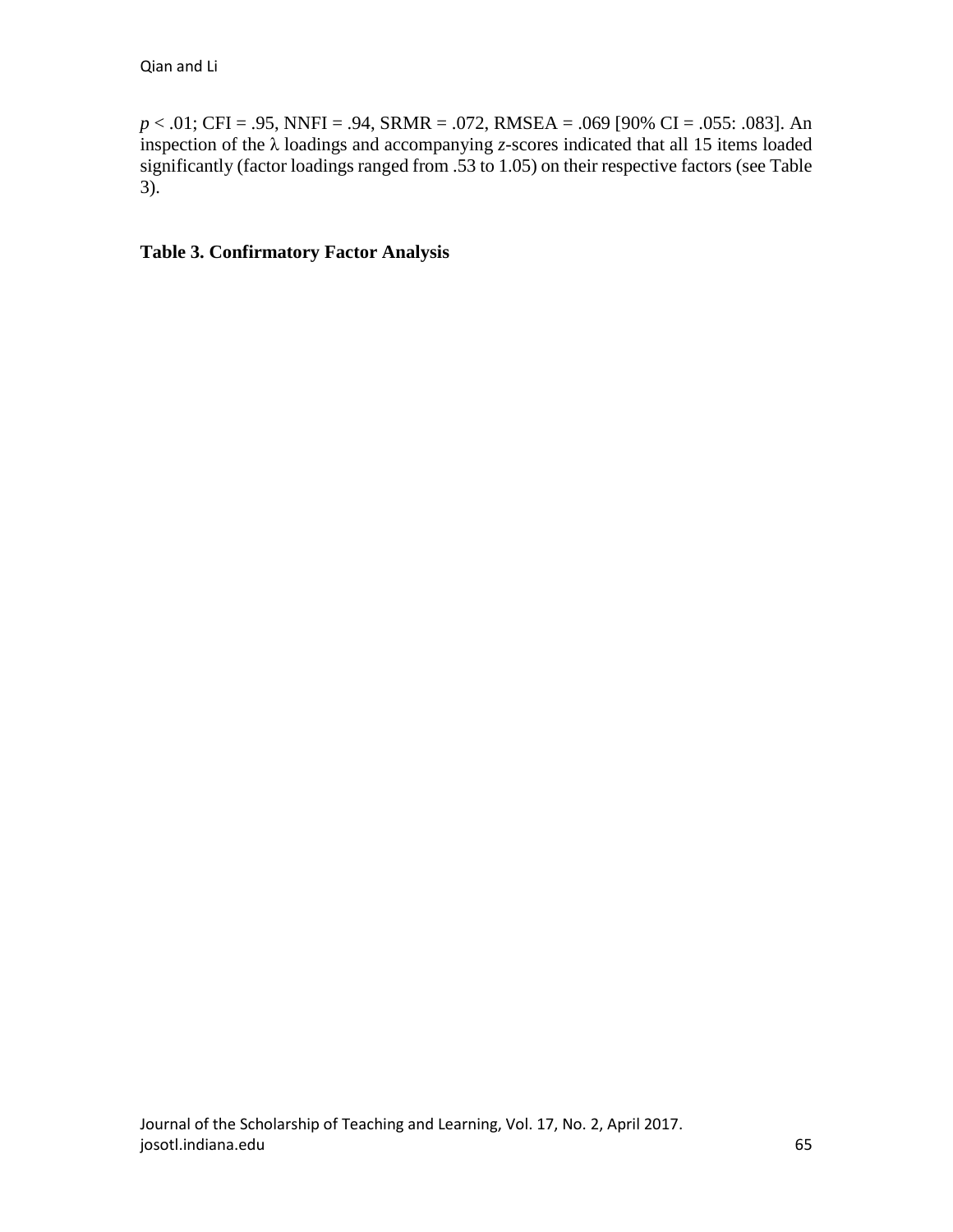| <b>Latent Construct Item</b>     | $M$ SD $\lambda$ |                     | SE  |
|----------------------------------|------------------|---------------------|-----|
| Factor 1. Lack of Class relating |                  |                     |     |
| $\mathbf{1}$                     |                  | 2.89 1.17 .92       | .08 |
| $\overline{c}$                   | 3.14 1.23 .60    |                     | .08 |
| 3                                | 2.74 1.09 .84    |                     | .07 |
| 4                                |                  | 2.94 1.19 .53       | .08 |
| 5                                | 3.03 1.11 .71    |                     | .08 |
| 6                                |                  | 2.47 1.28 .83       | .09 |
| Factor 2. Technology Dependence  |                  |                     |     |
| 7                                |                  | 2.66 1.20 .1.05 .08 |     |
| 8                                |                  | 2.73 1.27 1.04 .09  |     |
| 9                                |                  | 2.38 1.08 .65       | .07 |
| 10                               |                  | 3.41 1.24 .85       | .08 |
| <b>Factor 3. Class Easiness</b>  |                  |                     |     |
| 11                               |                  | 3.36 1.10 .94       | .08 |
| 12                               |                  | 3.49 1.05 .99       | .07 |
| 13                               |                  | 3.20 1.11 .79       | .08 |
| Factor 4. Overwhelmed Feeling    |                  |                     |     |
| 14                               |                  | 2.87 1.23 .85       | .08 |
| 15                               | 3.22 1.05 .58    |                     | .07 |
| 16                               | 2.29.97.57       |                     | .07 |

*Note.* All factor loadings are standardized and significant at  $p < .01$ 

Journal of the Scholarship of Teaching and Learning, Vol. 17, No. 2, April 2017. josotl.indiana.edu 66 The second hypothesis stated that SOTEMP are positively related to cognitive absorption with modern technologies. Simple correlations were run to test the second hypothesis as well as hypotheses 3 and 4. The second hypothesis was supported, with  $r=597$ ,  $p < .001$ . The third hypothesis predicted that SOTEMP in the classroom are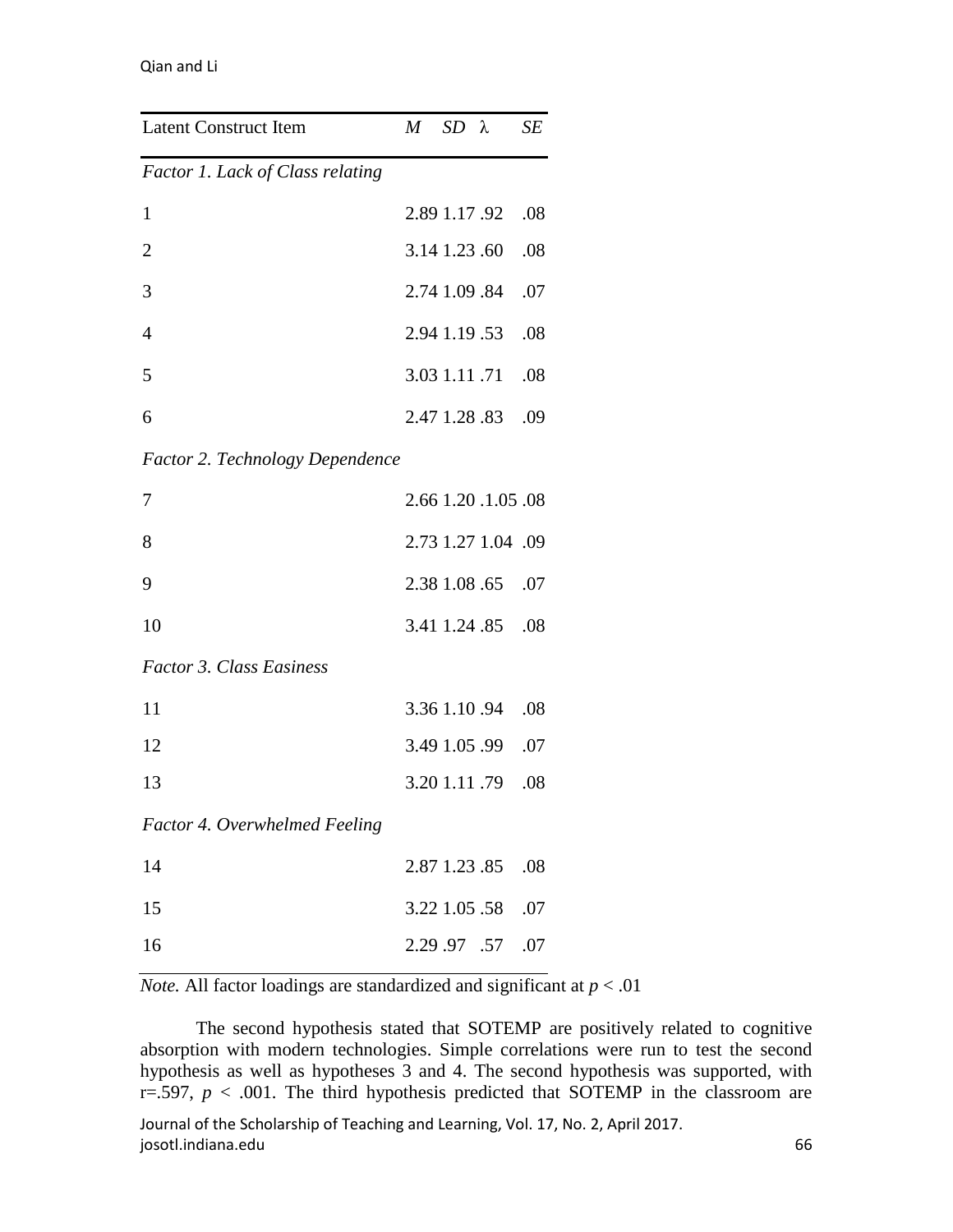negatively related to students' perception of affective learning. Hypothesis 3 was supported, with  $r = -0.206$ ,  $p < 0.001$ . More specifically, among the four factors of SOTEMP scale, only factor 1(*lack of class relating*) and factor 4 (*overwhelmed feeling*) were negatively related to students' perception of affective learning, with  $r = -174$  and  $r = -1294$  respectively at the significance level of .001 (*p* < .001). Factor 2 (*technology dependence*) and factor 3 (*class easiness*) were not significantly related to students' perception of affective learning, with  $r = -0.095$  and  $r = -0.007$  respectively,  $p < 0.001$ . Hypothesis 4 predicted that SOTEMP are negatively related to students' perception of cognitive learning. Hypothesis 4 was not supported, with  $r = -0.128$ ,  $p = 0.068$ . The statistic reports also showed that none of the four factors was significantly related to students' perceived cognitive learning.

# **Discussion**

Despite the popularity of OTEM in the classroom, there are no existing scales to assess the predictors of student OTEM. This is the first study to develop such a scale. Four factors were retained from the SOTEMP scale: *lack of class relating, technology dependence, class easiness, and overwhelmed feeling.* The four dimensions reflect both internal and external forces that drive OTEM in the classroom, which is consistent with the literature.

*Technology dependence* and *overwhelmed feeling* are the internal factors; whereas, *lack of class relating* and *class easiness* are the external factors. *Technology dependence (also labeled as internet addiction in the literature)* describes the state that individuals are highly dependent on or even addicted to technology, which further fosters their electronic multitasking behaviors. The result is consistent with literature since similar concepts, such as cognitive absorption and media use habit, have been found to be significant predictors of electronic multitasking. In addition, individuals who are highly dependent on technology tend to always keep their electronic devices within easy access. In addition, easy access to media devices could lead to media multitasking (Jeong & Fishbein, 2007). *Overwhelmed feeling* depicts the sense of feeling overwhelmed due to information overload or tiredness. The overwhelmed feeling could easily trigger a need for escape that can be satisfied through electronic multitasking and media consumption. The finding is consistent with the Uses and Gratification theory. To date, no studies have been found to indicate *overwhelmed feeling* as the cause of electronic multitasking. This is a new finding in our study. This finding also indicates that there is probably no clear-cut division between external and internal forces of electronic multitasking. Some situational factors, such as information overload, might trigger an internal need, which leads to electronic multitasking.

*Lack of class relating* refers to teacher behaviors of lack of involvement and monitoring of students' activities. Contrary to previous empirical studies, *lack of class relating* was found to be a significant predictor of OTEM in our study. Despite the lack of empirical support, this finding is supported by the student engagement theory since disengaged students tend to get distracted easily and conduct misbehaviors. OTEM is one manifestation of student misbehaviors in class. *Class easiness* as one of the causes of electronic multitasking hasn't been investigated before in the literature. However, it can be reasoned that class easiness could lead to students' self-efficacy of electronic multitasking in class. When students perceive the class content as easy or not challenging, they tend to have heightened self-efficacy of electronic multitasking—the belief that they have the ability to perform off-task activities simultaneously. Self-efficacy could contribute to the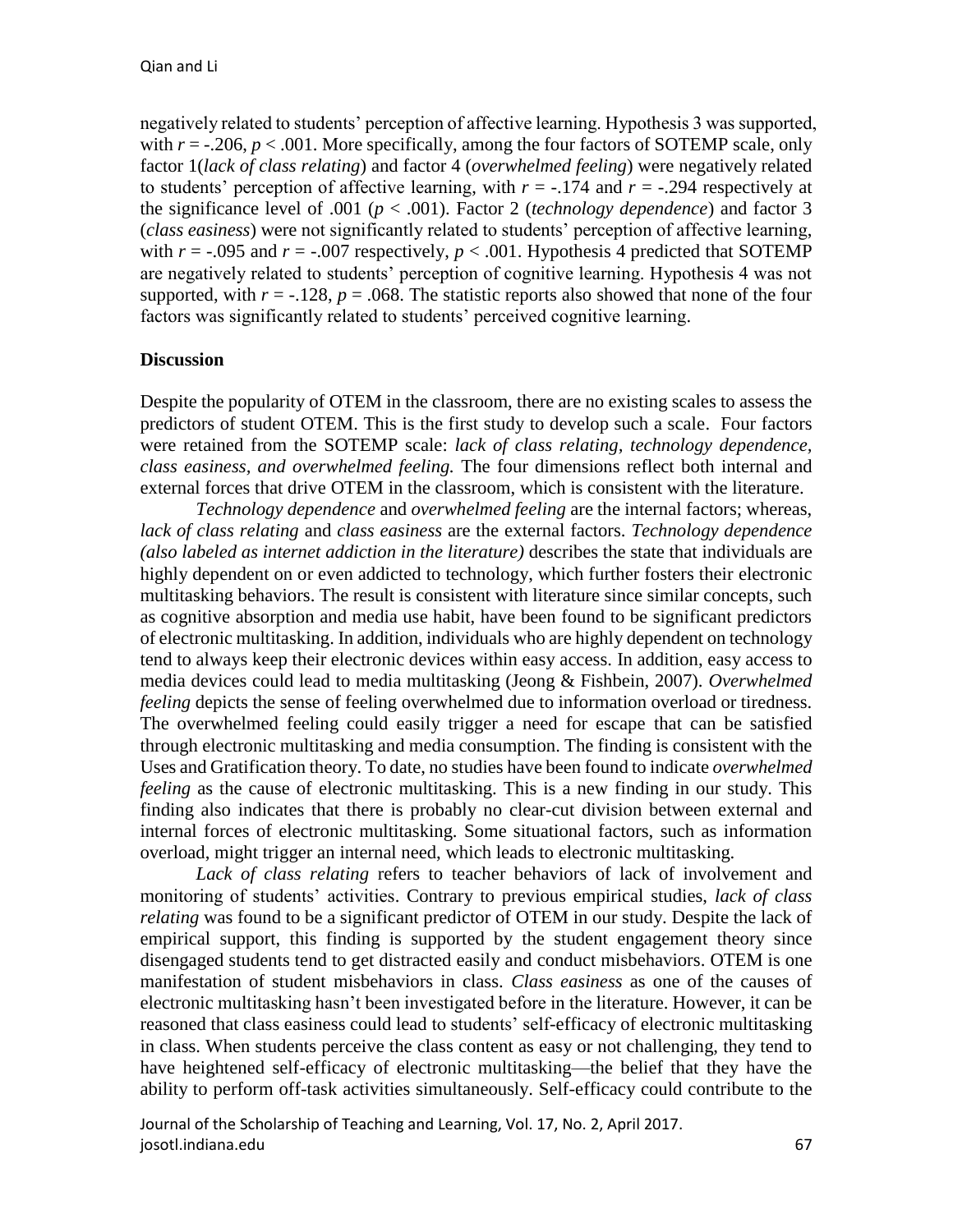actual electronic multitasking behaviors in class. The two class-related external factors are the new findings that our study brings to the literature of student electronic multitasking.

In validating the SOTEMP scale, our study also supported the literature that students' electronic multitasking behaviors are heavily influenced by internal needs and individual characteristics. The study found that SOTEMP were positively related to students' cognitive absorption with their electronic technologies. The concept of cognitive absorption reflects both internal gratifications from and deep involvement with a particular task. The five dimensions of cognitive absorption taps into the internal needs for control, curiosity, and enjoyment. At the same time, the concept also captures the features of technology dependence in terms of deep involvement and focused immersion.

Although literature showed that electronic multitasking is only slightly influenced by external factors (Gerow, et al., 2010), our study suggested that students' affective learning is negatively related to SOTEMP scale. As affective learning reflects students' interests and attitudes toward the course and instructor, higher level of affective learning could lead to a positive classroom environment in which disruptive behaviors, such as electronic multitasking, are less likely to occur.

Surprisingly, our hypothesis that students' electronic multitasking predictors are negatively related to students' perception of cognitive learning was not supported. The surprising result might be related to the self-reported survey method. Discrepancies might exist between perceived cognitive learning and actual cognitive learning.

## **Limitations and Future Directions**

The current program of research also has several limitations. First, the vast majority of the participants were Caucasian with an average of 20 years old. The findings might not be generalized to other age or ethnic groups. Future studies might incorporate a more diverse population. Secondly, this study used students' self-reports to measure their cognitive absorption with technology as well as their perceived affective and cognitive learning, which might be different from their actual behaviors. Future studies might report the frequency and duration of technology use in class and measure students' learning by assessing their actual performance in class. Thirdly, self-reports were also used to solicit the initial pool of scale items. The participants might be unaware of certain situations that could lead to electronic multitasking, whereas these situations could be quite visible to outside observers, such as teachers in the classroom. For example, in the literature, social influence has been identified as one of the causes of electronic multitasking, but this factor was not reflected in our initial pool of items. Future studies could also solicit teachers' reports on students' OTEM causes. In addition, experimental studies can also be conducted to monitor some particular situational factors that might contribute to students' electronic multitasking behaviors. Finally, the current research focused on off-task electronic multitasking, which distracts students from actively participating in class activities. However, with the advance of instructional technology, electronic devices can be used in many positive ways to enhance classroom learning experiences. For example, Lysne & Miller (2015) examined ways to use mobile devices to engage students in evolutionary thinking. Ekanayake and Wishart (2015) discussed ways for teachers to integrate mobile phones into teaching and learning. Future studies could be conducted to examine on-task electronic multitasking and its positive effect on student learning.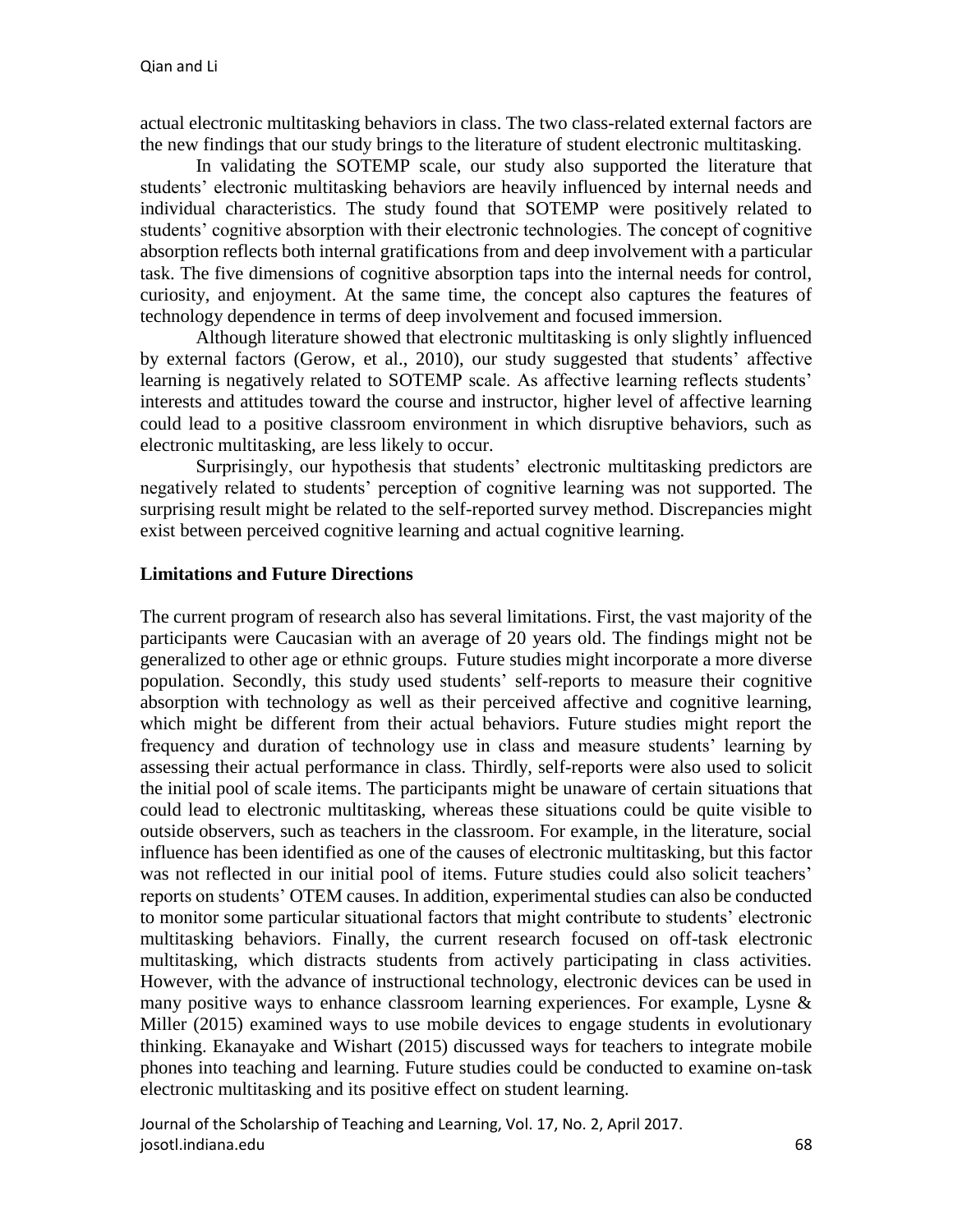## **Conclusion**

Students' OTEM has been viewed as one of the major distractions from learning in the classroom (Fried, 2008). The current research makes an important contribution to student electronic multitasking by developing the first SOTEMP scale. This study has significant implications for both researchers and practitioners. First, previous research tends to attribute students' electronic multitasking to internal factors (Wei & Wang, 2010; Gerow, et al., 2010). In the current study, we found external factors as well, such as lack of class relating and class easiness. To reduce OTEM, teachers might involve students more by having close interactions, paying more attention to student behaviors in class, and making the lectures more relevant to students' life and more entertaining. Just as Ferguson, Philips, Rowley, and Friedlander (2015) pointed out, to enhance classroom management, teachers need to work on encouraging student on-task behaviors by "teaching in ways that clarify, captivate, and challenge instead of merely controlling students through intimidation or coercion" (p. 12). Second, class easiness was also found to be a predictor of students' electronic multitasking. While trying to make the class materials easily understandable, teachers should also make the class topics intellectually challenging so that students would be more occupied in the lectures and class activities, and thereby leaving little room for multitasking. At the same time, teachers could vary their teaching formats in class so that students do not feel overwhelmed from information overload. Finally, technology dependence is one of the major factors in student electronic multitasking. Once forming the habit, students want to be connected all the time. They tend to engage in multitasking whenever they are given the chance. With easy access to various modern technological devices, it has become more common for students to engage in electronic multitasking. Thereby, it is unrealistic for teachers to monitor all off-task multitasking behaviors in class. Other than merely enhancing teacher monitoring, researchers and practitioners could generate various creative ways to productively integrate the technology use into on-task teaching and learning activities in the future.

#### **References**

Abrams, J., & Giles, H. (2007). Hispanic American television activity: Is it related to vitality perceptions?. *Conference Papers -- International Communication Association*. Retrieved May 31, 2009, from Communication & Mass Media Complete database.

Agarwal, R., & Karahanna, E. (2000). Time flies when you're having fun: Cognitive absorption and beliefs about information technology usage. *MIS Quarterly, 24,* 665–694. Bandura, A. (1986). Chapter 9 Self-efficacy. In *Social functions of thought and action (*pp. 390-453*)*. Englewood Cliffs, NJ: Prentice-Hall.

Best, J. B. (1986). Chapter 2 Attention and pattern recognition. In *Cognitive psychology* (pp. 34-71)*.* St. Paul, MN: West Publishing.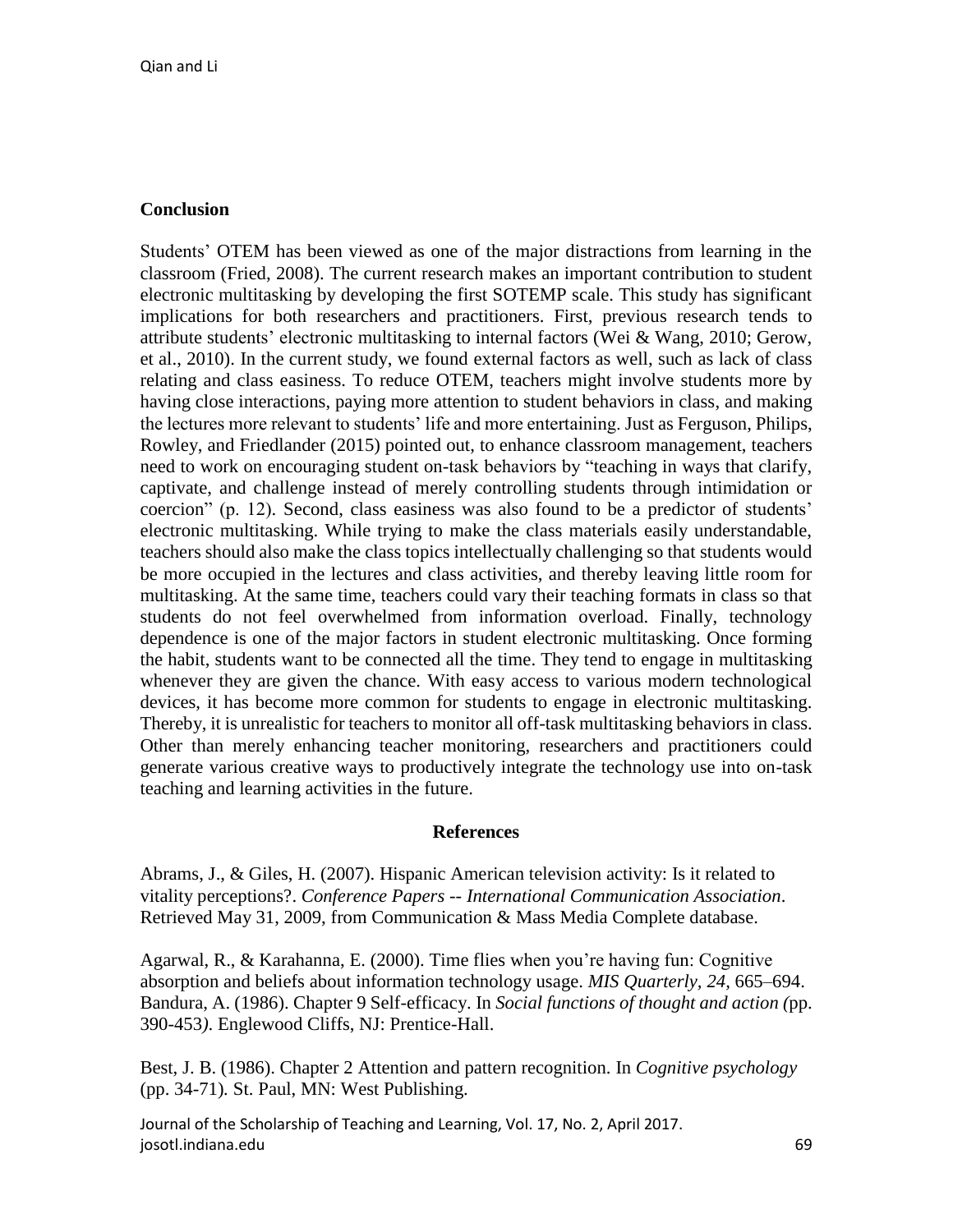Bloom, B., Englehart, M., Furst, E., Hill, W., & Krathwohl, D. (1956). *Taxonomy of educational objectives – the classification of educational goals, handbook I: The cognitive domain.* New York: McKay.

Bourne, L., Dominowski, R., & Loftus, E. (1979). *Cognitive processes*. Englewood Cliffs, NJ: Prentice-Hall.

Byun, S., Ruffini, C., Mills, J. E., Douglas, A. C., Niang, M., Stepchenkova, S., … Blanton, M. (2009). Internet addiction: Metasynthesis of 1996–2006 quantitative research. *Cyber Psychology & Behavior*, *12,* 203–207.

Chang, T. (2012). Predictors of students' multitasking behavior. In P. Resta (Ed.), *Proceedings of society for information technology & teacher education international conference 2012* (pp. 3558-3563). Chesapeake, VA: AACE.

Costello, A. B., & Osborne, J. W. (2005). Best practices in exploratory factor analysis: four recommendations for getting the most from your analysis. *Practical Assessment, Research & Evaluation, 10*, 1-9.

Ekanayake, S. Y. & Wishart, J. (2015). Integrating mobile phones into teaching and learning: A case study of teacher training through professional development workshops. *British Journal of Educational Technology, 46* (1), 173-189.

Ellis, K. (2004). The impact of perceived teacher confirmation on receiver apprehension, motivation, and learning. *Communication Education, 53*, 1-20.

Ferguson, R. F., Philips, S. F., Rowley, J. F.S., & Friedlander, J. W. (2015). The influence of teaching beyond standardized test scores: Engagement, mindsets, and agency. Retrieved May 23, 2016, from<http://www.agi.harvard.edu/projects/TeachingandAgency.pdf>

Fried, C. B. (2008). In-class laptop use and its effects on student learning. *Computers & Education, 50,* 906-914.

Frymier, A.B., & Houser, M.L. (1999). The revised learning indicators scale. *Communication Studies, 50*, 1-12.

Fulk, J., Schmitz, J., & Steinfield, C. W. (1990). A social influence model of technology use. In J. Fulk & C. Steinfield (Eds.), *Organizations and communication technology* (pp. 117-140). Newbury Park, CA: Sage.

Garrett, R. K., & Danziger, J. N. (2008). IM= Interruption management? Instant messaging and disruption in the workplace. *Journal of Computer Mediated Communication, 13*(1), 23-42.

Gerow, J. E., Galluch, P. S. & Thatcher, J. B. (2010). To slack or not to slack: Internet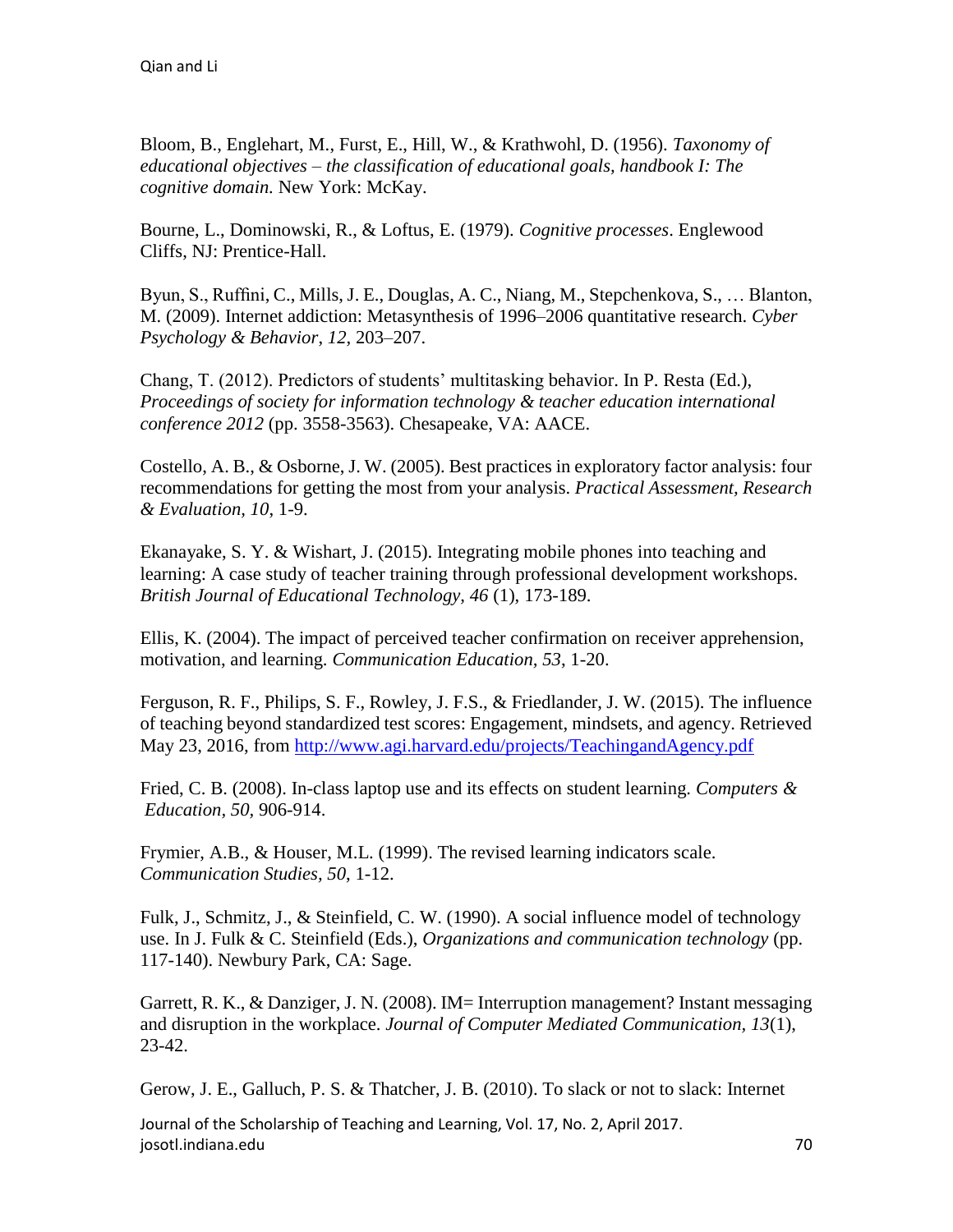usage in the classroom. *Journal of Information Technology Theory and Application, 11,* 5- 24.

Glaser, B. G., & Strauss, A. L. (1967). *The discovery of Grounded Theory*. Chicago: Aldine.

Goodboy, A. K. (2011). The development and validation of the instructional dissent scale. *Communication Education, 60*, 422-440.

Grinols, A. B., & Rajesh, R. (2014). Multitasking with smartphones in the college classroom. *Business & Professional Communication Quarterly*, *77*, 89-95.

Hassoun, D. (2015). "All over the place": A case study of classroom multitasking and attentional performance. *New Media & Society, 17*(10), 1680-1695.

Hembrooke, H., & Gay, G. (2003). The laptop and the lecture: the effects of multitasking in learning environments. *Journal of Computing in Higher Education, 15(1),* 46–64.

Hsu, C. (2012). The influence of vocal qualities and confirmation of nonnative Englishspeaking teachers on student receiver apprehension, affective learning, and cognitive learning. *Communication Education*, *61*, 4-16.

Jamal, A., & Melkote, S. (2008). Viewing and avoidance of the Al-Jazeera satellite television channel in Kuwait: a uses and gratifications perspective. *Asian Journal of Communication, 18*, 1-15.

Jeong, S., & Fishbein, M. (2007). Predictors of multitasking with media: Media factors and audience factors. *Media Psychology, 10,* 364-384.

Kearney, P., Plax, T. G., Richmond, V. P., & McCroskey, J. C. (1985). Power in the classroom III: Teacher communication techniques and messages. *Communication Education, 34,* 19-28.

Kline, R. B. (2005). *Principles and practice of structural equation modeling.* New York: Guilford Press.

Krathwohl, D. R., Bloom, B. S., & Masia, B. B. (1964). *Taxonomy of educational objectives. Handbook II.* New York: David McKay. Lang, A. (2000). The limited capacity model of mediated message processing. *Journal of Communication, 50,* 46–70.

Lee, J., Lin, L., & Robertson, T. (2012). The impact of media multitasking on learning. Learning, *Media & Technology*, *37*(1), 94-104.

Lewin, K. (1939). Field theory and experiment in social psychology: Concepts and methods. *The American Journal of Sociology, 44,* 868–896.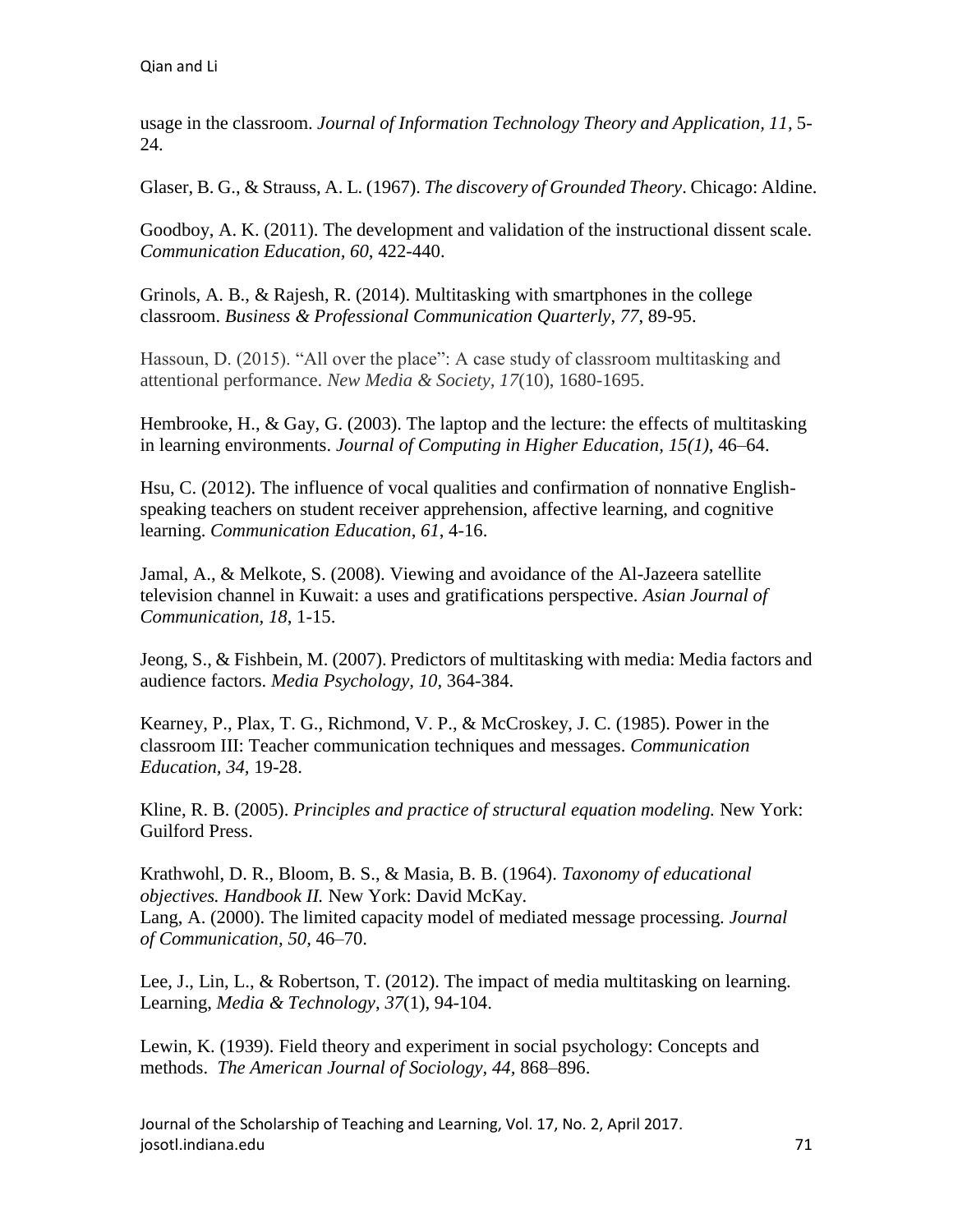Lysne, S. J. & Miller, B.G. (2015). Using mobile devices to engage students in evolutionary thinking. *The American Biology Teacher, 77* (8), 624-627.

MacCallum, R. C., Browne, M. W., & Sugawara, H. M. (1996). Power analysis and determination of sample size for covariance structure modeling. *Psychological Methods, 1*, 130-149.

Mahatanankoon, P., & O'Sullivan, P. (2008). Attitude toward mobile text messaging: An expectancy-based perspective. *Journal of Computer-Mediated Communication, 13,* 973- 992.

Mayer, R. E. (1998). Cognitive, metacognitive, and motivational aspects of problem solving. *Instructional Science*, *26*, 49-63.

Mayer, R. E. (2008). Old advice for new researchers. *Educational Psychology Review*, *20*, 19-28.

McCroskey, J.C. (1994). Assessment of affect toward communication and affect toward instruction in communication. In S. Morreale & M. Brooks (Eds.), *1994 SCA summer conference proceedings and prepare remarks* (pp. 55-68). Annandale, VA: Speech Communication Association.

McCroskey, J. C., & Richmond, V. P., Plax, T. G., & Kearney, P. (1985). Power in the classroom: Behavior alteration techniques, communication training and learning. *Communication Education, 34*, 214-226.

McCroskey, J. C., & Young, T. J. (1979). The use and abuse of factor analysis in communication research. *Human Communication Research, 5*, 375-382.

Moeller, S., Chong, E., Golitsinski, S., Guo, J., McCaffrey, R., Nynka, A., & Roberts, J. (2010). A day without media. *International Center for Media and the Public Agenda.* Retrieved May 23, 2010, from<http://withoutmedia.wordpress.com/>

Olmsted, N.M., & Terry, C. P. (2014). Who's texting in class? A look at behavioral and psychological predictors. *Psi Chi Journal of Psychological Research, 19* (4), 183-190.

Park, H., Dailey, R., & Lemus, D. (2002). The use of Exploratory Factor Analysis and Principal Components Analysis in communication research. *Human Communication Research, 28*, 562-577.

Patil, V. H., Singh, S. N., Mishra, S., & Donavan, D. D. (2008). Efficient theory development and factor retention criteria: Abandon the "eigenvalue greater than one" criterion. *Journal of Business Research, 61*, 162-170.

Plax, T. G., Kearney, P., McCroskey, J. C., & Richmond, V. P. (1986). Power in the classroom VI: Verbal control strategies, nonverbal immediacy and affective learning.